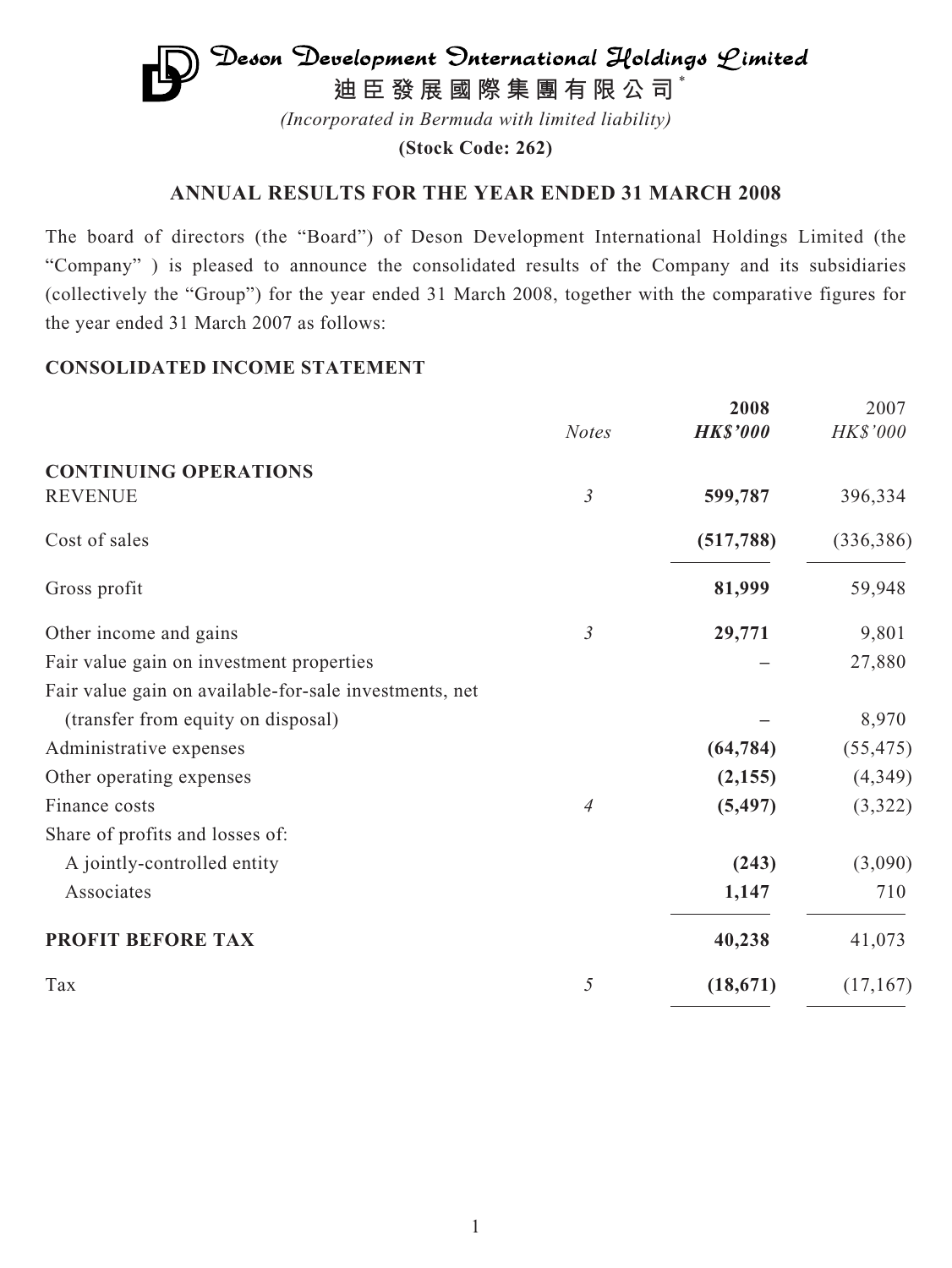# **CONSOLIDATED INCOME STATEMENT** *(Continued)*

|                                                          |                | 2008            | 2007         |
|----------------------------------------------------------|----------------|-----------------|--------------|
|                                                          | <b>Notes</b>   | <b>HK\$'000</b> | HK\$'000     |
| PROFIT FOR THE YEAR FROM<br><b>CONTINUING OPERATIONS</b> |                | 21,567          | 23,906       |
| <b>DISCONTINUED OPERATION</b>                            |                |                 |              |
| Loss for the year from a discontinued operation          | 6              | (5, 144)        | (17,271)     |
| PROFIT FOR THE YEAR                                      |                | 16,423          | 6,635        |
| Attributable to:                                         |                |                 |              |
| Equity holders of the Company                            | $\overline{7}$ | 16,893          | 7,684        |
| Minority interests                                       |                | (470)           | (1,049)      |
|                                                          |                | 16,423          | 6,635        |
| <b>EARNINGS PER SHARE ATTRIBUTABLE TO</b>                |                |                 |              |
| ORDINARY EQUITY HOLDERS OF THE COMPANY                   | 7              |                 |              |
| <b>Basic</b>                                             |                |                 |              |
| - For profit for the year                                |                | 2.95 cents      | $1.44$ cents |
| - For profit from continuing operations                  |                | 3.85 cents      | 4.66 cents   |
| Diluted                                                  |                |                 |              |
| - For profit for the year                                |                | 2.95 cents      | 1.52 cents   |
| - For profit from continuing operations                  |                | 3.79 cents      | 4.56 cents   |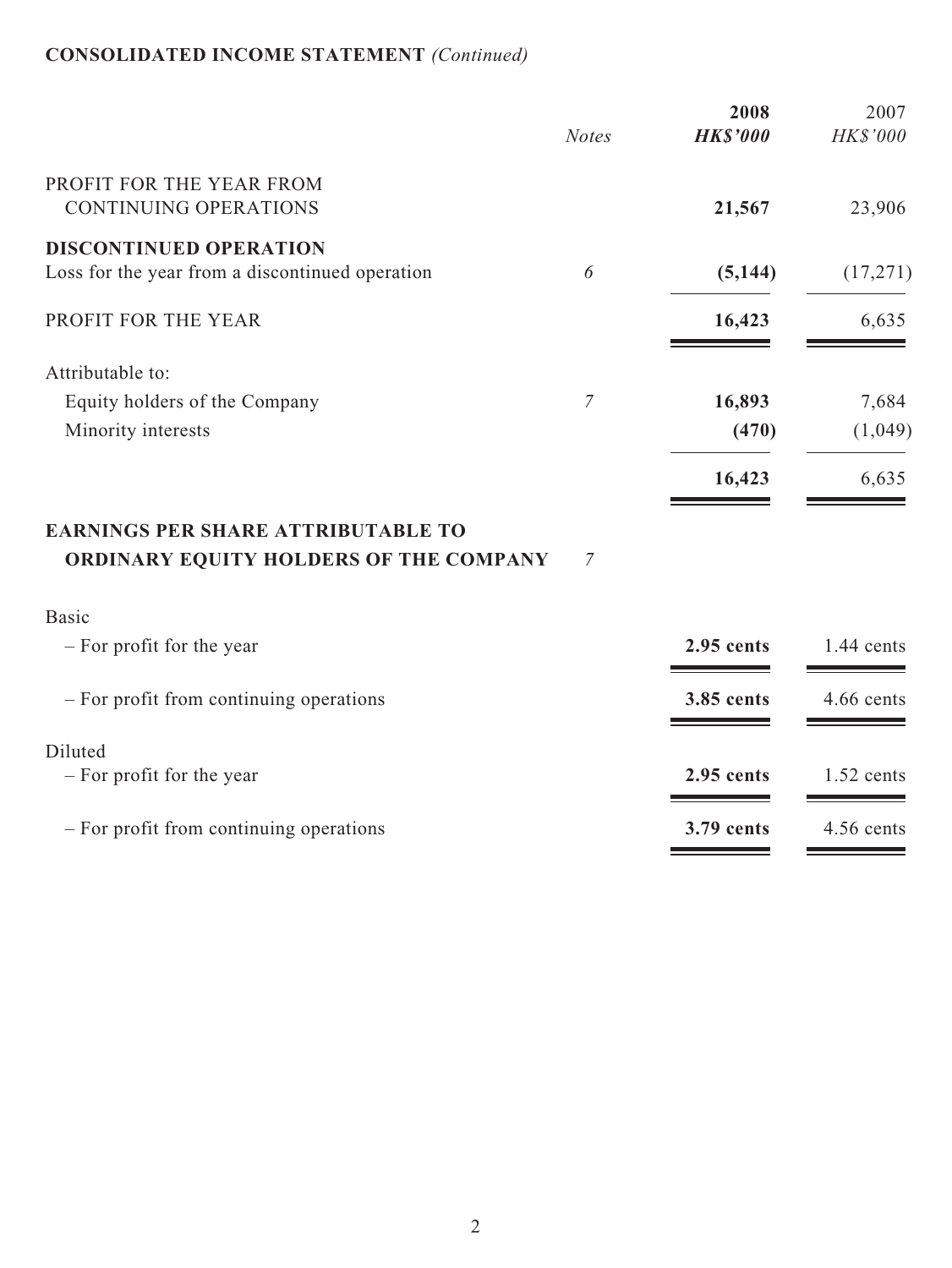# **CONSOLIDATED BALANCE SHEET**

*31 March 2008*

|                                                       |              | 2008            | 2007     |
|-------------------------------------------------------|--------------|-----------------|----------|
|                                                       | <b>Notes</b> | <b>HK\$'000</b> | HK\$'000 |
| <b>NON-CURRENT ASSETS</b>                             |              |                 |          |
| Property, plant and equipment                         |              | 100,124         | 105,309  |
| Investment properties                                 |              | 134,040         | 80,106   |
| Prepaid land lease payments                           |              | 5,857           | 13,012   |
| Interest in a jointly-controlled entity               |              | 12,892          | 11,409   |
| Interests in associates                               |              | 8,192           | 7,900    |
| Available-for-sale investments                        |              |                 |          |
| Financial assets at fair value through profit or loss |              | 2,234           |          |
| Amounts due from investees                            |              |                 | 17,721   |
| Deferred tax asset                                    |              |                 | 262      |
| Total non-current assets                              |              | 263,339         | 235,719  |
| <b>CURRENT ASSETS</b>                                 |              |                 |          |
| Amounts due from associates                           |              | 23,620          | 24,563   |
| Amounts due from minority shareholders                |              |                 | 7        |
| Properties held for sale                              |              | 418,784         | 395,379  |
| Gross amount due from contract customers              |              | 7,334           | 12,283   |
| Inventories                                           |              | 2,604           | 8,537    |
| Accounts receivable                                   | 8            | 56,850          | 68,544   |
| Prepayments, deposits and other receivables           |              | 35,870          | 26,220   |
| Cash and cash equivalents                             |              | 31,087          | 53,159   |
| Pledged time deposits                                 |              | 21,465          | 68,184   |
| Total current assets                                  |              | 597,614         | 656,876  |
| <b>CURRENT LIABILITIES</b>                            |              |                 |          |
| Gross amount due to contract customers                |              | 35,564          | 29,104   |
| Accounts payable                                      | 9            | 32,861          | 38,670   |
| Other payables and accruals                           |              | 129,679         | 175,060  |
| Amounts due to associates                             |              | 547             | 534      |
| Amounts due to minority shareholders                  |              | 17,360          | 11,824   |
| Amounts due to related companies                      |              | 23,813          |          |
| Tax payable                                           |              | 31,747          | 22,334   |
| Interest-bearing bank borrowings                      |              | 60,109          | 87,560   |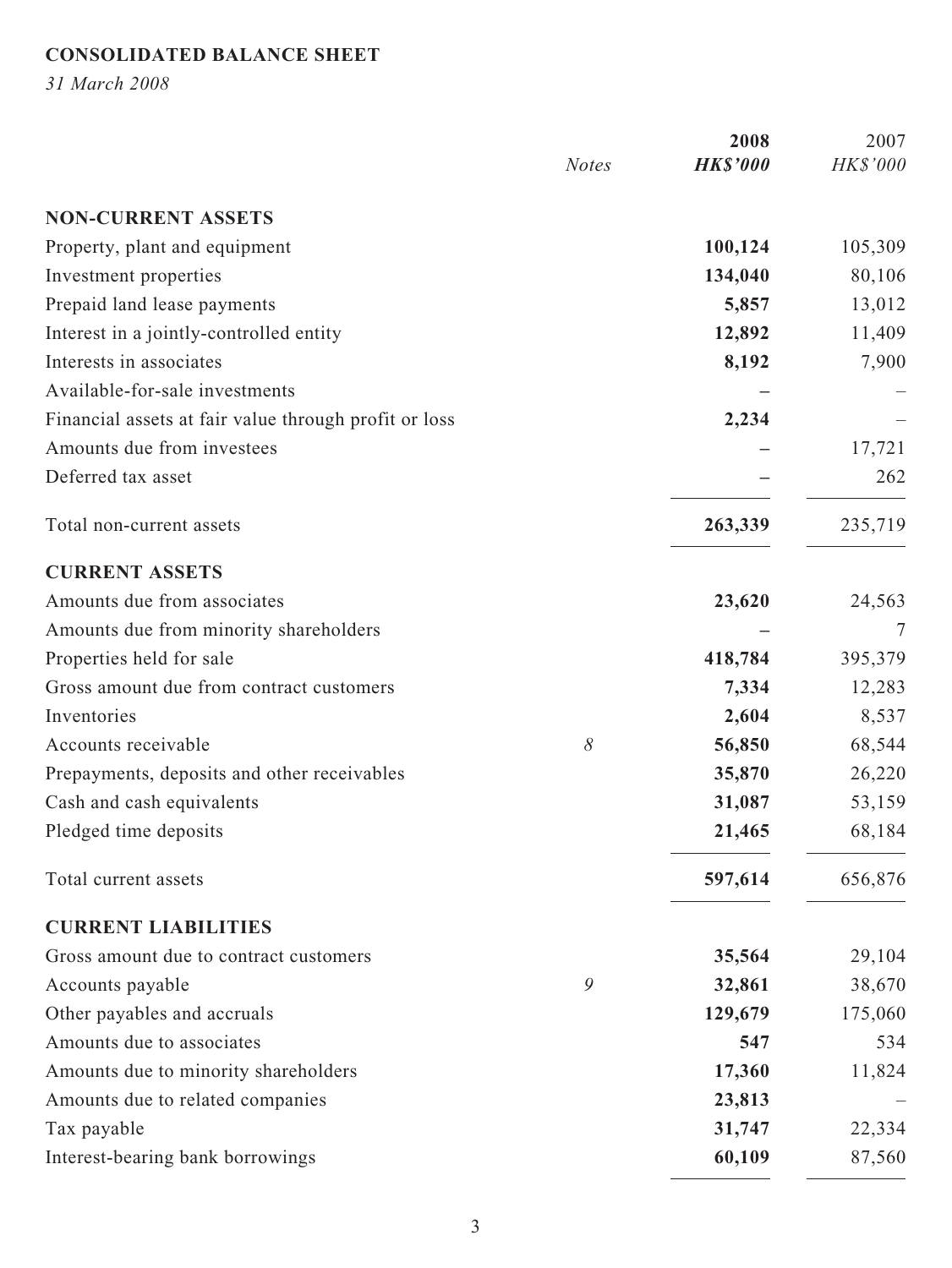# **CONSOLIDATED BALANCE SHEET** *(Continued)*

*31 March 2008*

|                                                      | 2008<br><b>HK\$'000</b> | 2007<br>HK\$'000 |
|------------------------------------------------------|-------------------------|------------------|
|                                                      |                         |                  |
| Total current liabilities                            | 331,680                 | 365,086          |
| NET CURRENT ASSETS                                   | 265,934                 | 291,790          |
| <b>TOTAL ASSETS LESS CURRENT LIABILITIES</b>         | 529,273                 | 527,509          |
| <b>NON-CURRENT LIABILITIES</b>                       |                         |                  |
| Convertible notes                                    | 15,274                  | 14,856           |
| Interest-bearing bank borrowings                     | 39,654                  | 84,162           |
| Deferred tax liabilities                             | 14,247                  | 11,749           |
| Total non-current liabilities                        | 69,175                  | 110,767          |
| Net assets                                           | 460,098                 | 416,742          |
| <b>EQUITY</b>                                        |                         |                  |
| Equity attributable to equity holders of the Company |                         |                  |
| Issued capital                                       | 57,274                  | 57,268           |
| Reserves                                             | 399,040                 | 356,303          |
| Equity component of convertible notes                | 1,259                   | 1,259            |
|                                                      | 457,573                 | 414,830          |
| <b>Minority interests</b>                            | 2,525                   | 1,912            |
| Total equity                                         | 460,098                 | 416,742          |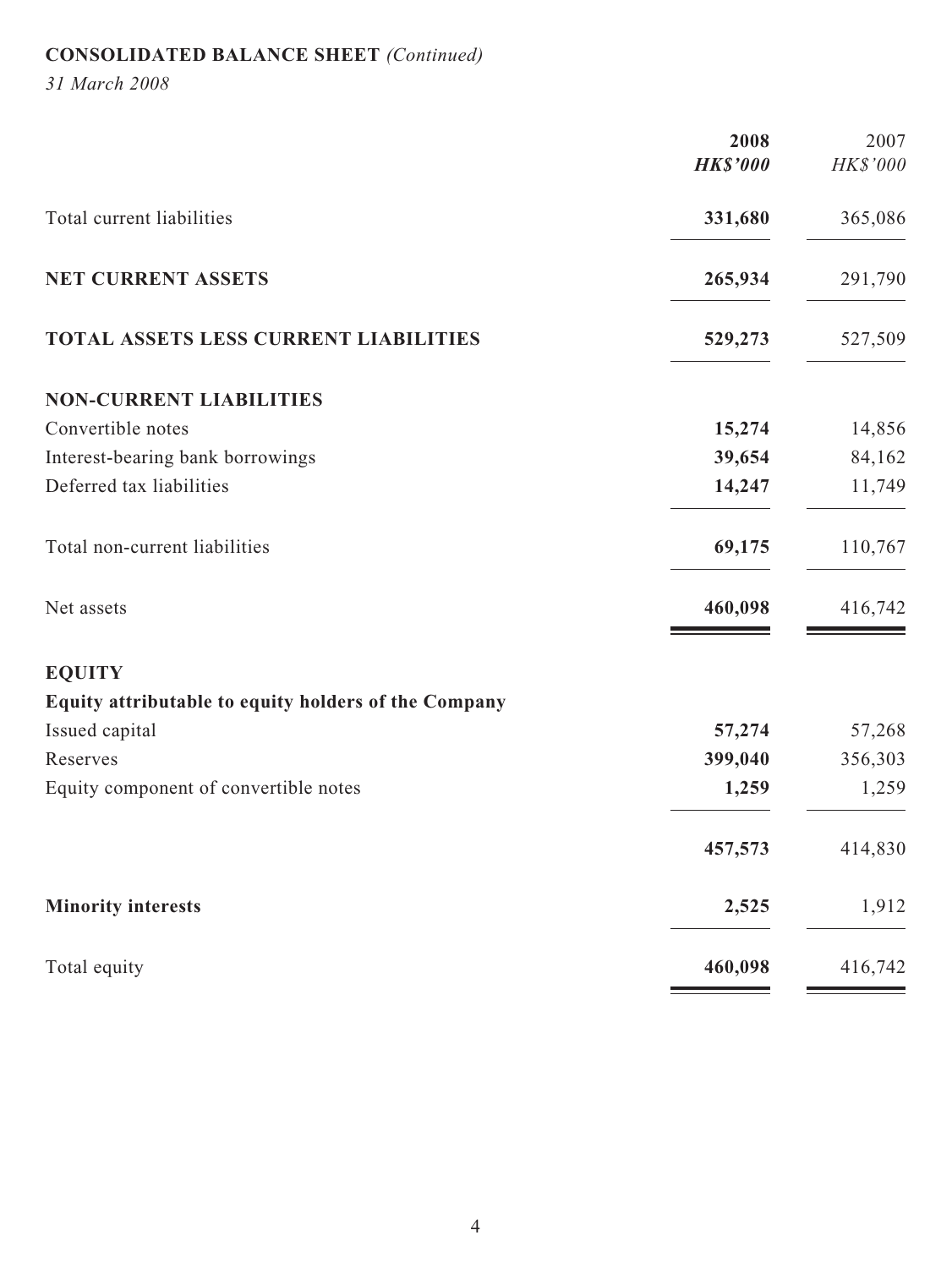# **NOTES TO CONSOLIDATED FINANCIAL STATEMENTS**

#### **1. IMPACT OF NEW AND REVISED HONG KONG FINANCIAL REPORTING STANDARDS ("HKFRSs")**

The Group has adopted the following new and revised HKFRSs for the first time for the current year's financial statements. Except for in certain cases, giving rise to new and revised accounting policies and additional disclosures, the adoption of these new and revised standards and interpretation has had no material effect on these financial statements.

| HKAS 1 Amendment   | Capital Disclosures                           |
|--------------------|-----------------------------------------------|
| <b>HKFRS 7</b>     | Financial Instruments: Disclosures            |
| HK(IFRIC)-Int 8    | Scope of HKFRS 2                              |
| $HK(IFRIC)$ -Int 9 | Reassessment of Embedded Derivatives          |
| HK(IFRIC)-Int 10   | Interim Financial Reporting and Impairment    |
| HK(IFRIC)-Int 11   | HKFRS 2 Group and Treasury Share Transactions |

The principal effects of adopting these new and revised HKFRSs are as follows:

#### (a) Amendment to HKAS 1 *Presentation of Financial Statements-Capital Disclosures*

This amendment requires the Group to make disclosures that enable users of the financial statements to evaluate the Group's objectives, policies and processes for managing capital.

#### (b) HKFRS 7 *Financial Instruments: Disclosures*

This standard requires disclosures that enable users of the financial statements to evaluate the significance of the Group's financial instruments and the nature and extent of risks arising from those financial instruments. The new disclosures are included throughout the financial statements. While there has been no effect on the financial position or results of operations of the Group, comparative information has been included where appropriate.

#### (c) HK(IFRIC)-Int 8 *Scope of HKFRS 2*

This interpretation requires HKFRS 2 to be applied to any arrangement in which the Group cannot identify specifically some or all of the goods or services received, for which equity instruments are granted or liabilities (based on a value of the Group's equity instruments) are incurred by the Group for a consideration, and which appears to be less than the fair value of the equity instruments granted or liabilities incurred. As the Company has only issued equity instruments to the Group's employees for identified services provided in accordance with the Group's share option scheme, the interpretation has had no effect on these financial statements.

#### (d) HK(IFRIC)-Int 9 *Reassessment of Embedded Derivatives*

This interpretation requires that the date to assess whether an embedded derivative is required to be separated from the host contract and accounted for as a derivative is the date that the Group first becomes a party to the contract, with reassessment only if there is a change to the contract that significantly modifies the cash flows. As the Group has not changed the terms of such contracts, the interpretation has had no effect on these financial statements.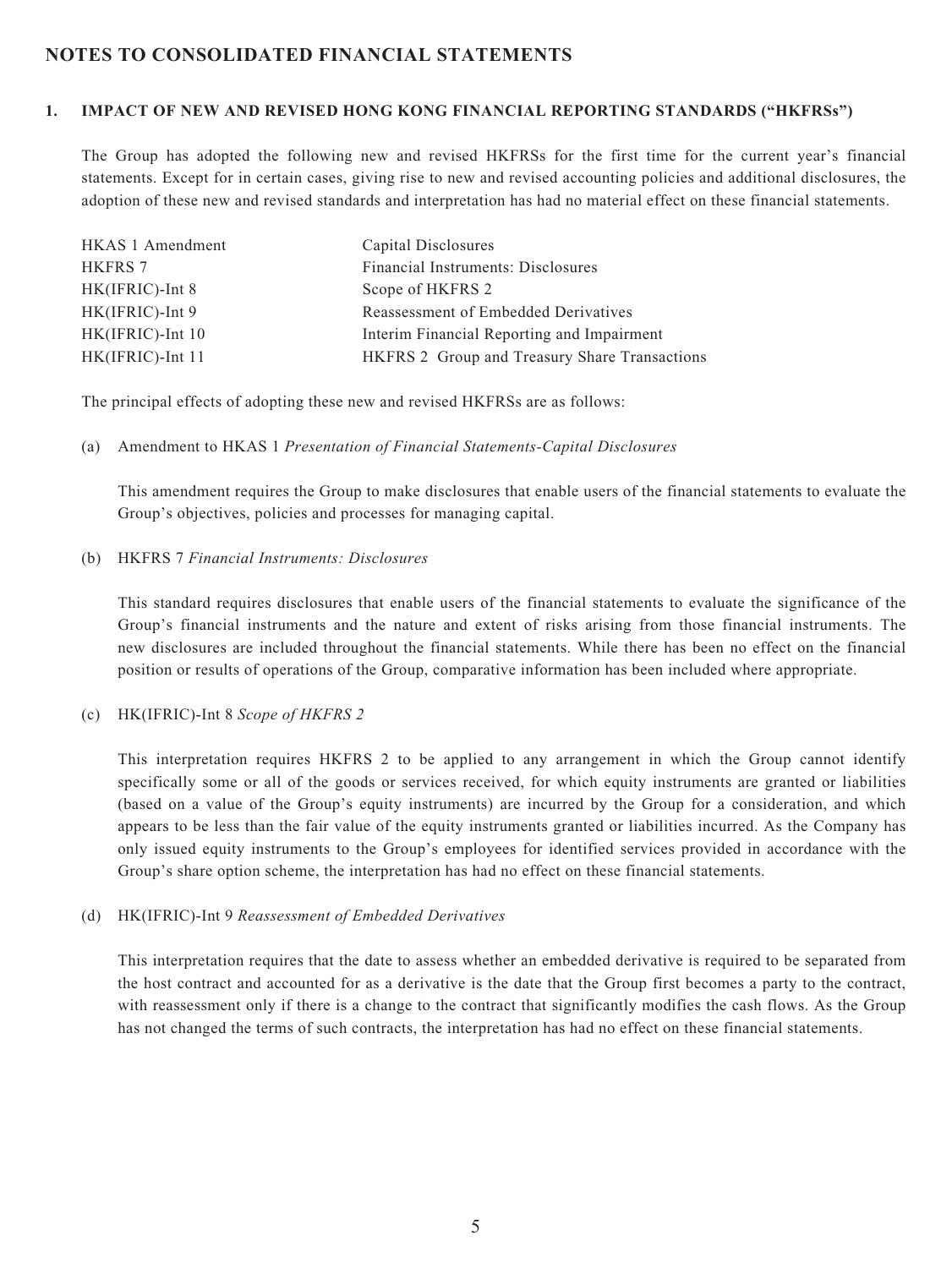#### **1. IMPACT OF NEW AND REVISED HONG KONG FINANCIAL REPORTING STANDARDS** *(Continued)*

#### (e) HK(IFRIC)-Int 10 *Interim Financial Reporting and Impairment*

The Group has adopted this interpretation as of 1 April 2007, which requires that an impairment loss recognised in a previous interim period in respect of goodwill or an investment in either an equity instrument classified as available-for-sale or a financial asset carried at cost is not subsequently reversed. As the Group had no impairment losses previously reversed in respect of such assets, the interpretation has had no impact on the financial position or results of operations of the Group.

#### (f) HK(IFRIC)-Int 11 HKFRS 2 – *Group and Treasury Share Transactions*

This interpretation requires arrangements whereby an employee is granted rights to the Group's equity instruments to be accounted for as an equity-settled scheme, even if the Group acquires the instruments from another party, or the shareholders provide the equity instruments needed. HK(IFRIC)-Int 11 also address the accounting for sharebased payment transactions involving two or more entities within the Group. As the Group currently does not have such transactions, the interpretation has had no impact on the Group.

#### **2. SEGMENT INFORMATION**

Segment information is presented by way of two segment formats: (i) on a primary segment reporting basis, by business segment; and (ii) on a secondary segment reporting basis, by geographical segment.

The Group's operating businesses are structured and managed separately, according to the nature of their operations and the products and services they provide. Each of the Group's business segments represents a strategic business unit that offers products and services which are subject to risks and returns that are different from those of the other business segments. Summary details of the business segments are as follows:

- (a) the construction business segment is engaged in construction contract works as a main contractor as well as the provision of contracting intelligent building engineering and electrical and mechanical engineering services;
- (b) the property development and investment business segment is engaged in property development of residential and commercial properties and investment in hotel properties; and
- (c) the "others" segment comprises, principally, trading of medical equipment and provision of related installation and maintenance services.

In determining the Group's geographical segments, revenues are attributed to the segments based on the location of customers, and assets are attributed to the segments based on the location of the assets.

Intersegment sales and transfers are transacted with reference to the selling prices used for sales made to third parties at the then prevailing market prices.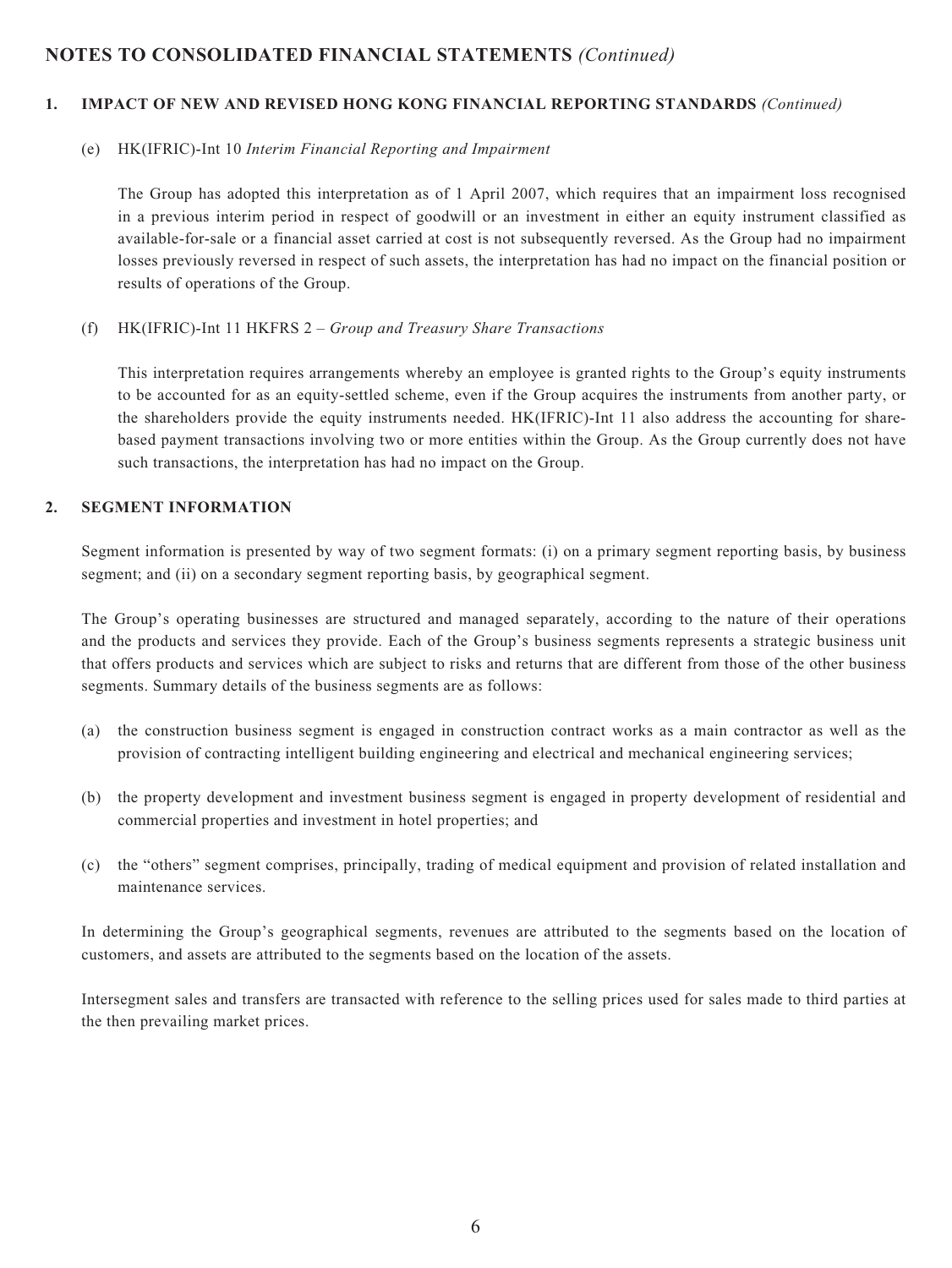# **2. SEGMENT INFORMATION** *(Continued)*

#### (a) Business segments

The following tables present revenue, profits/(losses) and certain asset, liability and expenditure information for the Group's business segments for the years ended 31 March 2008 and 2007.

|                                                                          | <b>Continuing operations</b> |                              |                        |                         |                         |                  |                         | Discontinued operation   |                        |                                                       |                          |                      |
|--------------------------------------------------------------------------|------------------------------|------------------------------|------------------------|-------------------------|-------------------------|------------------|-------------------------|--------------------------|------------------------|-------------------------------------------------------|--------------------------|----------------------|
|                                                                          |                              |                              |                        | Property development    |                         |                  |                         |                          |                        | <b>Operation of fitness</b><br>centres and trading of |                          |                      |
|                                                                          |                              | <b>Construction business</b> |                        | and investment business |                         | Others           |                         | Total                    |                        | fitness equipment business                            |                          | Consolidated         |
|                                                                          | 2008<br><b>HK\$'000</b>      | 2007<br>HK\$'000             | 2008<br><b>HKS'000</b> | 2007<br>HK\$'000        | 2008<br><b>HK\$'000</b> | 2007<br>HK\$'000 | 2008<br><b>HK\$'000</b> | 2007<br>HK\$'000         | 2008<br><b>HKS'000</b> | 2007<br>HK\$'000                                      | 2008<br><b>HKS'000</b>   | 2007<br>HK\$'000     |
| Segment revenue:                                                         |                              |                              |                        |                         |                         |                  |                         |                          |                        |                                                       |                          |                      |
| Sales to external customers<br>Other income and gains                    | 445,680<br>13,698            | 274,241<br>2,460             | 128,140<br>6,163       | 112,094<br>3,036        | 25,967<br>391           | 9,999<br>380     | 599,787<br>20,252       | 396,334<br>5,876         | 28,334<br>1,026        | 57,609<br>777                                         | 628,121<br>21,278        | 453,943<br>6,653     |
| Total                                                                    | 459,378                      | 276,701                      | 134,303                | 115,130                 | 26,358                  | 10,379           | 620,039                 | 402,210                  | 29,360                 | 58,386                                                | 649,399                  | 460,596              |
| <b>Segment results</b>                                                   | 5,204                        | (10, 283)                    | 40,141                 | 51,586                  | (1, 556)                | (2,994)          | 43,789                  | 38,309                   | (8,272)                | (14, 877)                                             | 35,517                   | 23,432               |
| Interest income and<br>dividend income<br>Fair value gain on             |                              |                              |                        |                         |                         |                  | 9,519                   | 3,904                    | 17                     | 17                                                    | 9,536                    | 3,921                |
| available-for-sale<br>investments, net<br>Impairment of an               |                              |                              |                        |                         |                         |                  | $\overline{a}$          | 8,970                    |                        |                                                       |                          | 8,970                |
| available-for-sale<br>investment<br>Gain on disposal of partial          |                              |                              |                        |                         |                         |                  | (2,400)                 |                          |                        | ÷                                                     | (2,400)                  | $\overline{a}$       |
| interest in a subsidiary                                                 |                              |                              |                        |                         |                         |                  | $\overline{a}$          | 21                       | L,                     | $\overline{a}$                                        | $\overline{\phantom{a}}$ | 21                   |
| Gain on disposal of subsidiaries                                         |                              |                              |                        |                         |                         |                  |                         | $\overline{\phantom{a}}$ | 3,163                  | $\overline{a}$                                        | 3,163                    | ÷,                   |
| Unallocated expenses<br>Finance costs<br>Share of profits and losses of: |                              |                              |                        |                         |                         |                  | (6,077)<br>(5, 497)     | (4, 429)<br>(3,322)      | (60)                   | $\overline{a}$<br>(2,411)                             | (6,077)<br>(5,557)       | (4, 429)<br>(5, 733) |
| A jointly-controlled entity<br>Associates                                | (243)<br>1,147               | (3,090)<br>710               |                        |                         |                         |                  | (243)<br>1,147          | (3,090)<br>710           |                        | $\overline{a}$<br>$\overline{a}$                      | (243)<br>1,147           | (3,090)<br>710       |
| Profit/(loss) before tax<br>Tax                                          |                              |                              |                        |                         |                         |                  | 40,238<br>(18, 671)     | 41,073<br>(17, 167)      | (5, 152)<br>8          | (17, 271)<br>$\overline{\phantom{m}}$                 | 35,086<br>(18, 663)      | 23,802<br>(17, 167)  |
| Profit/(loss) for the year                                               |                              |                              |                        |                         |                         |                  | 21,567                  | 23,906                   | (5, 144)               | (17, 271)                                             | 16,423                   | 6,635                |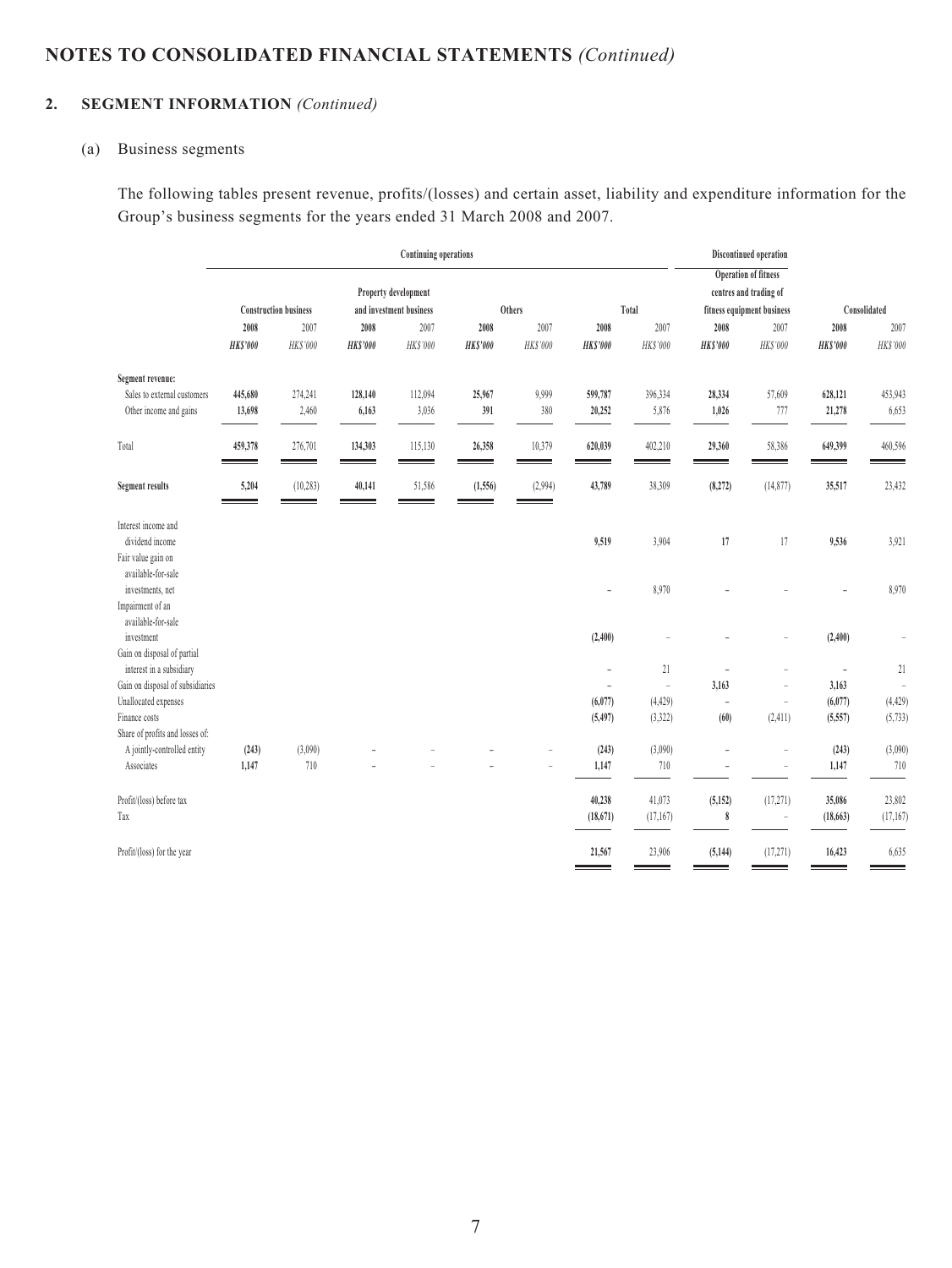# **2. SEGMENT INFORMATION** *(Continued)*

# (a) Business segments *(Continued)*

|                                   | <b>Continuing operations</b> |                              |                |                         |                          |                          |                 | Discontinued operation   |                 |                             |                 |                |
|-----------------------------------|------------------------------|------------------------------|----------------|-------------------------|--------------------------|--------------------------|-----------------|--------------------------|-----------------|-----------------------------|-----------------|----------------|
|                                   |                              |                              |                |                         |                          |                          |                 |                          |                 | <b>Operation of fitness</b> |                 |                |
|                                   |                              |                              |                | Property development    |                          |                          |                 |                          |                 | centres and trading of      |                 |                |
|                                   |                              | <b>Construction business</b> |                | and investment business |                          | Others                   |                 | Total                    |                 | fitness equipment business  |                 | Consolidated   |
|                                   | 2008                         | 2007                         | 2008           | 2007                    | 2008                     | 2007                     | 2008            | 2007                     | 2008            | 2007                        | 2008            | 2007           |
|                                   | <b>HK\$'000</b>              | HK\$'000                     | <b>HKS'000</b> | HK\$'000                | <b>HK\$'000</b>          | HK\$'000                 | <b>HK\$'000</b> | HK\$'000                 | <b>HK\$'000</b> | HK\$'000                    | <b>HK\$'000</b> | HK\$'000       |
| Assets and liabilities:           |                              |                              |                |                         |                          |                          |                 |                          |                 |                             |                 |                |
| Segment assets                    | 128,214                      | 170,732                      | 598,005        | 507,831                 | 61,016                   | 42,161                   | 787,235         | 720,724                  | $\overline{a}$  | 30,879                      | 787,235         | 751,603        |
| Interest in a jointly-            |                              |                              |                |                         |                          |                          |                 |                          |                 |                             |                 |                |
| controlled entity                 | 12,892                       | 11,409                       |                |                         |                          | $\overline{a}$           | 12,892          | 11,409                   |                 | $\overline{a}$              | 12,892          | 11,409         |
| Interests in associates           | 8,192                        | 7,900                        |                |                         |                          |                          | 8,192           | 7,900                    |                 | $\overline{a}$              | 8,192           | 7,900          |
| Unallocated assets                |                              |                              |                |                         |                          |                          |                 |                          |                 |                             | 52,634          | 121,683        |
| Total assets                      |                              |                              |                |                         |                          |                          |                 |                          |                 |                             | 860,953         | 892,595        |
|                                   |                              |                              |                |                         |                          |                          |                 |                          |                 |                             | --              |                |
| Segment liabilities               | (113,987)                    | (88, 276)                    | (116, 734)     | (117, 591)              | (5,666)                  | (4,008)                  | (236, 387)      | (209, 875)               |                 | (26,986)                    | (236, 387)      | (236, 861)     |
| Unallocated liabilities           |                              |                              |                |                         |                          |                          |                 |                          |                 |                             | (164, 468)      | (238, 992)     |
| Total liabilities                 |                              |                              |                |                         |                          |                          |                 |                          |                 |                             | (400, 855)      | (475, 853)     |
|                                   |                              |                              |                |                         |                          |                          |                 |                          |                 |                             |                 |                |
| Other segment information:        |                              |                              |                |                         |                          |                          |                 |                          |                 |                             |                 |                |
| Depreciation                      | 2,077                        | 2,118                        | 469            | 481                     | 2,512                    | 1,107                    | 5,058           | 3,706                    | 1,457           | 2,954                       | 6,515           | 6,660          |
| Recognition of                    |                              |                              |                |                         |                          |                          |                 |                          |                 |                             |                 |                |
| prepaid land lease                |                              |                              |                |                         |                          |                          |                 |                          |                 |                             |                 |                |
| payments                          | 249                          | 250                          |                |                         |                          |                          | 249             | 250                      |                 |                             | 249             | 250            |
| Fair value gain of                |                              |                              |                |                         |                          |                          |                 |                          |                 |                             |                 |                |
| investment properties             | L,                           |                              |                | (27,880)                |                          |                          | ÷,              | (27, 880)                |                 |                             | $\overline{a}$  | (27, 880)      |
| Net gain on disposal of a         |                              |                              |                |                         |                          |                          |                 |                          |                 |                             |                 |                |
| leasehold building                | (12, 819)                    |                              |                |                         |                          |                          | (12, 819)       |                          |                 |                             | (12, 819)       | $\overline{a}$ |
| Loss on disposal of               |                              |                              |                |                         |                          |                          |                 |                          |                 |                             |                 |                |
| items of property,                |                              |                              |                |                         |                          |                          |                 |                          |                 |                             |                 |                |
| plant and equipment               | 156                          | 16                           |                |                         |                          |                          | 156             | 16                       | 78              | 239                         | 234             | 255            |
| Impairment of amount due from a   |                              |                              |                |                         |                          |                          |                 |                          |                 |                             |                 |                |
| jointly-controlled entity         | 243                          | 2,544                        |                |                         |                          |                          | 243             | 2,544                    |                 | $\overline{a}$              | 243             | 2,544          |
| Impairment of amount due from     |                              |                              |                |                         |                          |                          |                 |                          |                 |                             |                 |                |
| an investee                       | 3,840                        | $\overline{a}$               | $\overline{a}$ | ÷                       |                          | $\overline{a}$           | 3,840           | $\overline{\phantom{a}}$ | $\overline{a}$  | $\overline{\phantom{m}}$    | 3,840           |                |
| Impairment of accounts receivable | $\qquad \qquad -$            | $\overline{a}$               | 2,965          | 6,778                   |                          | $\overline{a}$           | 2,965           | 6,778                    | 200             | 93                          | 3,165           | 6,871          |
| Reversal of impairment            |                              |                              |                |                         |                          |                          |                 |                          |                 |                             |                 |                |
| of accounts receivable            | (128)                        | (1,706)                      | (5,279)        | (1,664)                 |                          | (10)                     | (5, 407)        | (3,380)                  |                 | $\overline{a}$              | (5,407)         | (3,380)        |
| Impairment of other receivables   | 965                          | 2,945                        | $\overline{a}$ | $\overline{a}$          | $\overline{\phantom{a}}$ | $\overline{\phantom{a}}$ | 965             | 2,945                    | $\overline{a}$  | 192                         | 965             | 3,137          |
| Reversal of impairment            |                              |                              |                |                         |                          |                          |                 |                          |                 |                             |                 |                |
| of other receivables              | (3,933)                      | (4, 544)                     | $\overline{a}$ |                         | L,                       | L,                       | (3,933)         | (4, 544)                 |                 | $\overline{a}$              | (3,933)         | (4, 544)       |
| Provision/(write-back of          |                              |                              |                |                         |                          |                          |                 |                          |                 |                             |                 |                |
| provision) for inventories        | $\overline{a}$               | (6)                          | $\overline{a}$ | ÷                       | 107                      | $\overline{a}$           | 107             | (6)                      |                 | 23                          | 107             | 17             |
| Capital expenditure               | 220                          | 113                          | 51,132         | 58,959                  | 3,204                    | 37,908                   | 54,556          | 96,980                   | 1,185           | 3,363                       | 55,741          | 100,343        |
|                                   |                              |                              |                |                         |                          |                          |                 |                          |                 |                             |                 |                |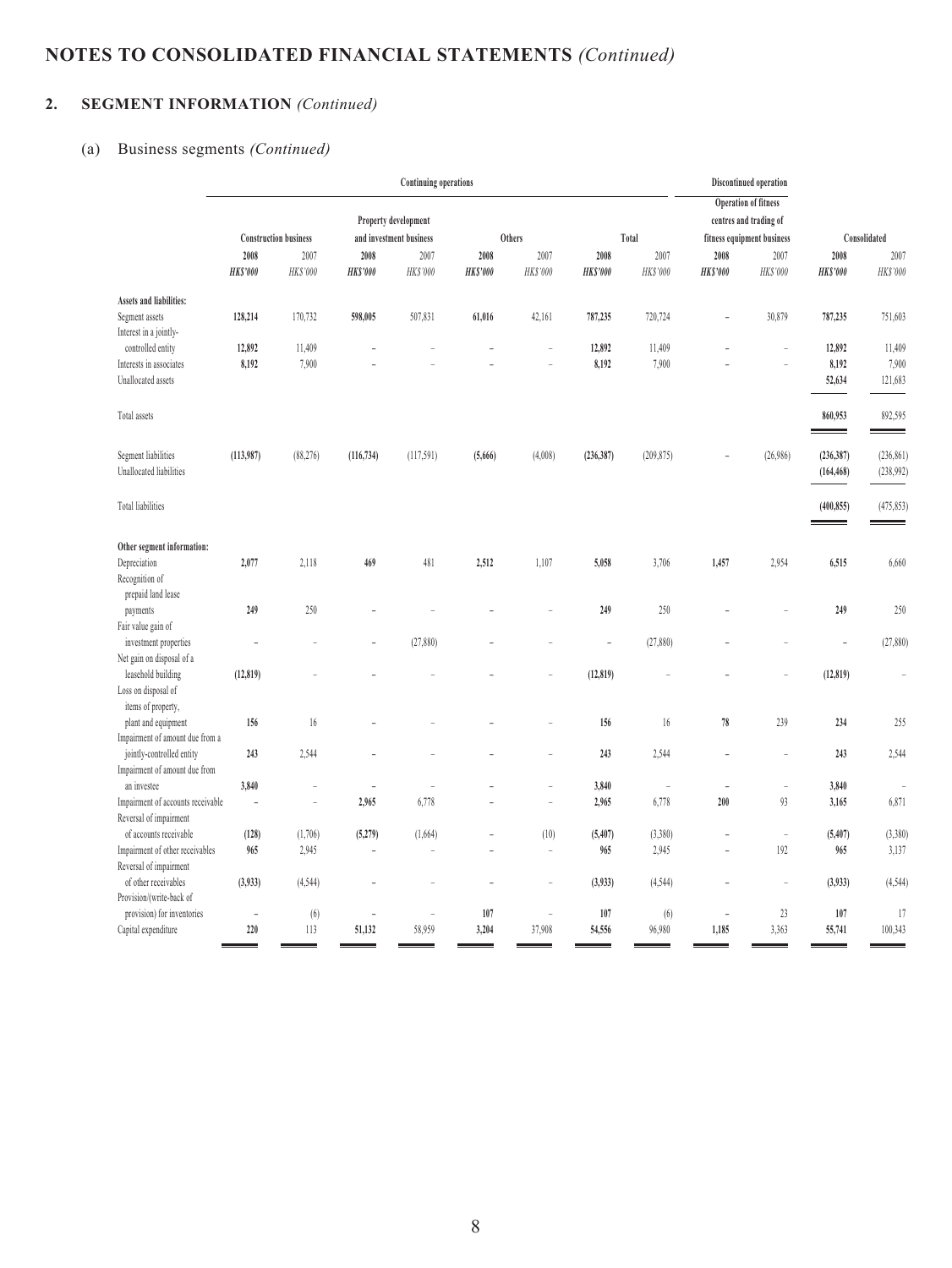#### **2. SEGMENT INFORMATION** *(Continued)*

#### (b) Geographical segments

The following table presents revenue and certain asset and expenditure information for the Group's geographical segments for the years ended 31 March 2008 and 2007.

|                                                               | <b>Hong Kong</b> |                 | <b>Mainland China</b> |                 | <b>Consolidated</b> |           |  |
|---------------------------------------------------------------|------------------|-----------------|-----------------------|-----------------|---------------------|-----------|--|
|                                                               | 2008             | 2007            | 2008                  | 2007            | 2008                | 2007      |  |
|                                                               | <b>HKS'000</b>   | <b>HK\$'000</b> | <b>HKS'000</b>        | <b>HK\$'000</b> | <b>HKS'000</b>      | HK\$'000  |  |
| Segment revenue:                                              |                  |                 |                       |                 |                     |           |  |
| Sales to external customers<br>Attributable to a discontinued | 262,916          | 163,219         | 365,205               | 290,724         | 628,121             | 453,943   |  |
| operation                                                     | (6,170)          | (15, 554)       | (22, 164)             | (42, 055)       | (28, 334)           | (57, 609) |  |
| Revenue from continuing                                       |                  |                 |                       |                 |                     |           |  |
| operations                                                    | 256,746          | 147,665         | 343,041               | 248,669         | 599,787             | 396,334   |  |
| Other segment information:                                    |                  |                 |                       |                 |                     |           |  |
| Segment assets                                                | 127,007          | 188,030         | 733,946               | 704,565         | 860,953             | 892,595   |  |
| Capital expenditure                                           | 1,248            | 8,947           | 54,493                | 91,396          | 55,741              | 100,343   |  |

#### **3. REVENUE, OTHER INCOME AND GAINS**

Revenue, which is also the Group's turnover, represents the aggregate of gross revenue earned from construction works and the net amount of maintenance works invoiced, property development and investment business, trading of medical equipment, provision of related installation and maintenance services and an appropriate proportion of income from operation of fitness centres and trading of fitness equipment.

An analysis of revenue, other income and gains is as follows:

|                                                     |             | 2008            | 2007     |
|-----------------------------------------------------|-------------|-----------------|----------|
|                                                     | <b>Note</b> | <b>HK\$'000</b> | HK\$'000 |
| Revenue                                             |             |                 |          |
| Income from construction contracting                |             |                 |          |
| and related business                                |             | 445,680         | 274,241  |
| Income from property development and                |             |                 |          |
| investment business                                 |             | 128,140         | 112,094  |
| Income from trading of medical equipment, provision |             |                 |          |
| of related installation and maintenance services    |             | 25,967          | 9,999    |
| Attributable to continuing operations reported      |             |                 |          |
| in the consolidated income statement                |             | 599,787         | 396,334  |
| Income from operation of fitness centres            |             |                 |          |
| and trading of fitness equipment attributable to a  |             |                 |          |
| discontinued operation                              | 6           | 28,334          | 57,609   |
|                                                     |             | 628,121         | 453,943  |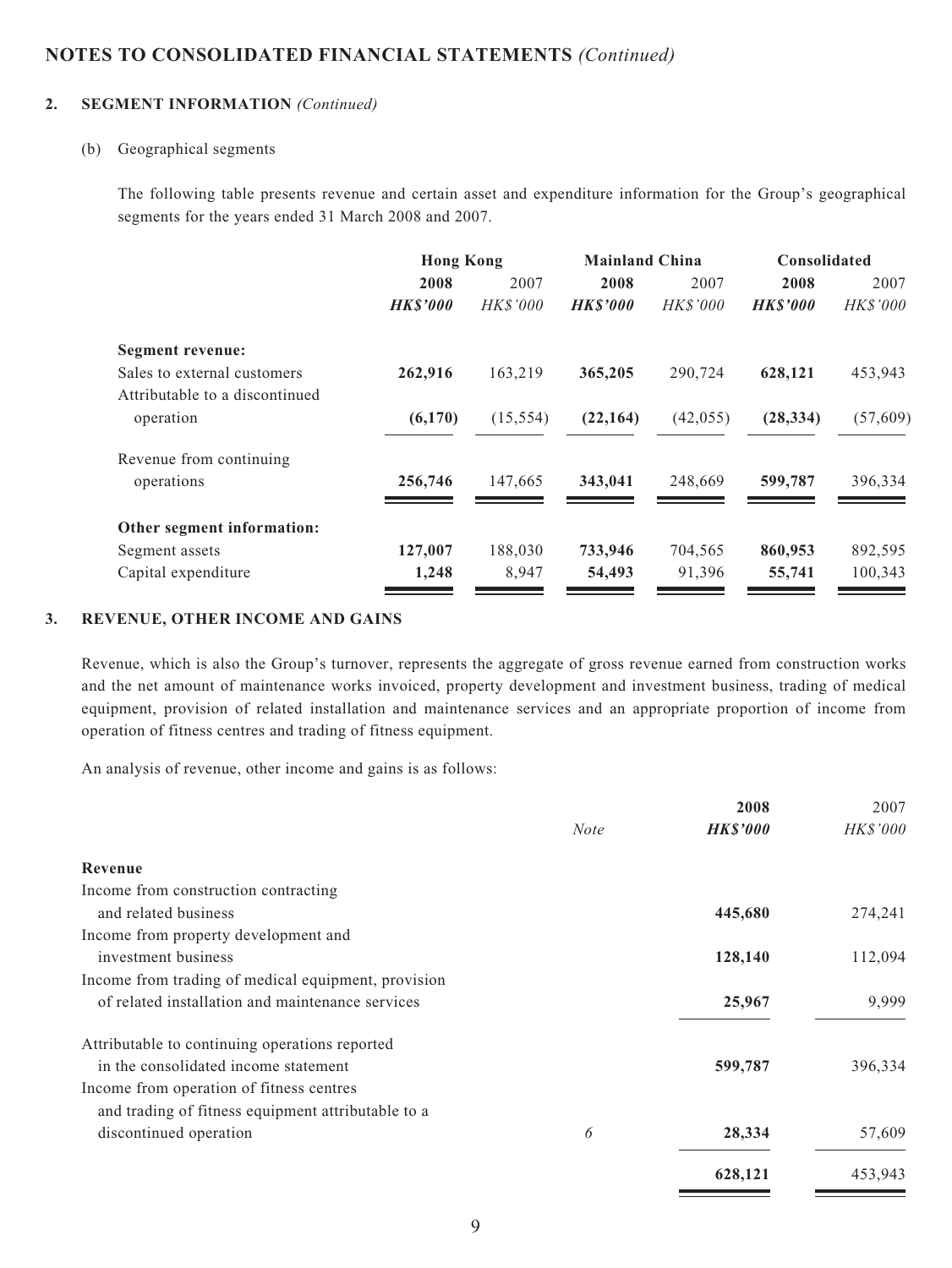# **3. REVENUE, OTHER INCOME AND GAINS** *(Continued)*

|                                                                                                                                           |             | 2008            | 2007     |
|-------------------------------------------------------------------------------------------------------------------------------------------|-------------|-----------------|----------|
|                                                                                                                                           | <b>Note</b> | <b>HK\$'000</b> | HK\$'000 |
| Other income and gains                                                                                                                    |             |                 |          |
| Bank interest income                                                                                                                      |             | 1,626           | 2,566    |
| Other interest income                                                                                                                     |             | 1,083           | 1,178    |
| Gross rental income                                                                                                                       |             | 1,686           | 2,930    |
| Dividend income from available-for-sale investments                                                                                       |             | 6,810           | 160      |
| Gain on disposal of partial interest in a subsidiary                                                                                      |             |                 | 21       |
| Net gain on disposal of a leasehold building                                                                                              |             | 12,819          |          |
| Others                                                                                                                                    |             | 5,747           | 2,946    |
| Attributable to continuing operations reported                                                                                            |             |                 |          |
| in the consolidated income statement                                                                                                      |             | 29,771          | 9,801    |
| Other income and gains from operation of fitness centres<br>and trading of fitness equipment attributable to a<br>discontinued operation: |             |                 |          |
| Bank interest income                                                                                                                      | 6           | 17              | 17       |
| Others                                                                                                                                    | 6           | 1,026           | 777      |
|                                                                                                                                           |             | 30,814          | 10,595   |
| <b>FINANCE COSTS</b><br>4.                                                                                                                |             |                 |          |
|                                                                                                                                           |             | 2008            | 2007     |
|                                                                                                                                           |             | <b>HK\$'000</b> | HK\$'000 |
| Interest on bank loans, overdrafts and other borrowings                                                                                   |             |                 |          |
| wholly repayable within five years                                                                                                        |             | 11,410          | 12,549   |
| Interest on convertible notes                                                                                                             |             | 1,050           | 955      |
| Total interest expense on financial liabilities not at fair value                                                                         |             |                 |          |
| through profit or loss                                                                                                                    |             | 12,460          | 13,504   |
| Less: Interest capitalised on properties under development                                                                                |             | (6,903)         | (7, 771) |
|                                                                                                                                           |             | 5,557           | 5,733    |
| Attributable to continuing operations reported                                                                                            |             |                 |          |
| in the consolidated income statement                                                                                                      |             | 5,497           | 3,322    |
| Attributable to a discontinued operation (note 6)                                                                                         |             | 60              | 2,411    |
|                                                                                                                                           |             | 5,557           | 5,733    |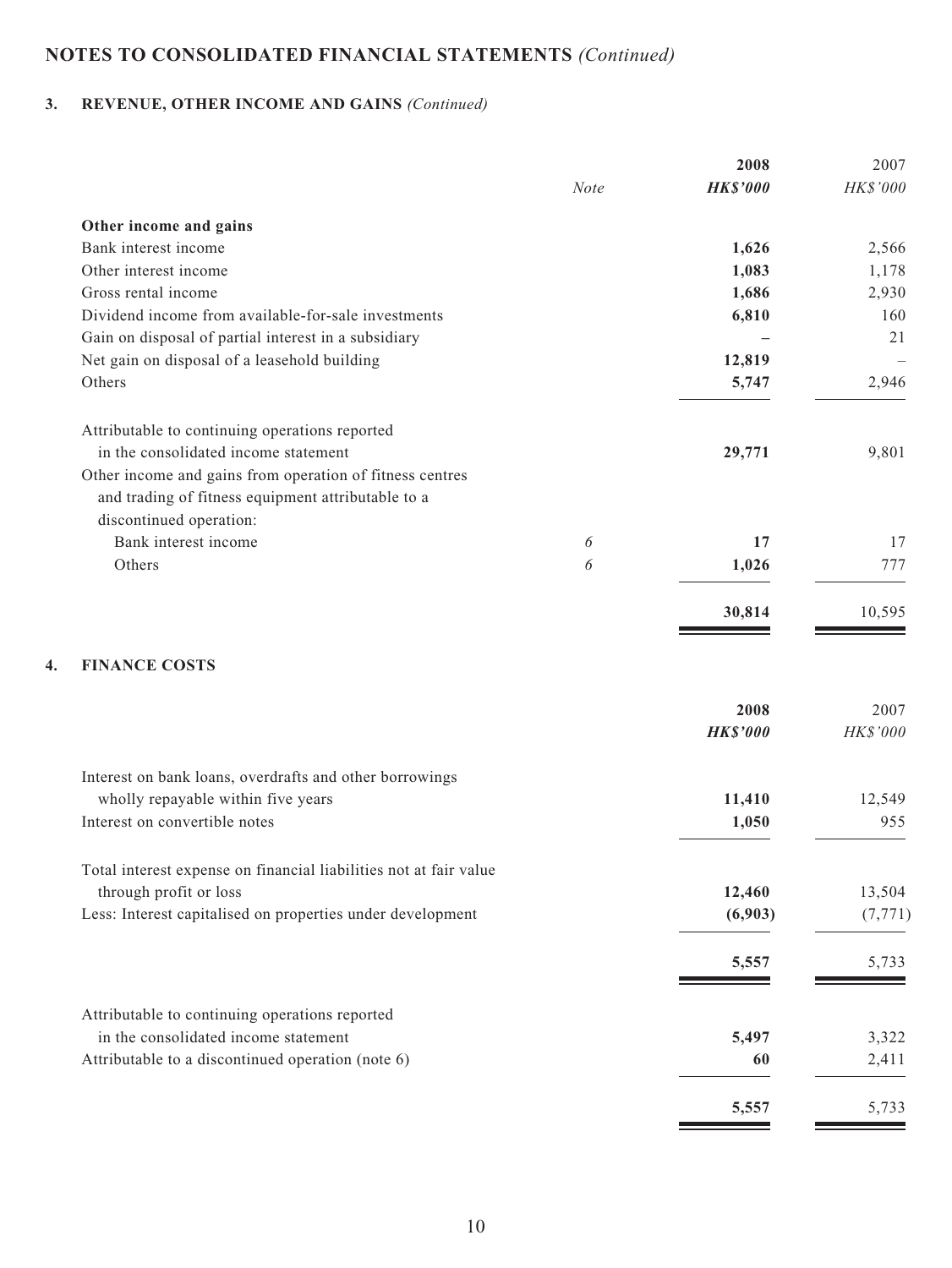#### **5. TAX**

No Hong Kong profits tax has been provided as the Group's subsidiaries either did not generate any assessable profits arising in Hong Kong during the year or have available tax losses brought forward from prior years to offset the assessable profits generated during the year (2007: Nil). Taxes on profits assessable elsewhere have been calculated at the rates of tax prevailing in the jurisdictions in which the Group operates, based on existing legislation, interpretations and practices in respect thereof.

Land appreciation tax ("LAT") is levied at progressive rates ranging from 30% to 60% on the appreciation of land value, being the proceeds from the sale of properties less deductible expenditures including amortisation of land use rights, borrowing costs and all property development expenditures.

|                               | 2008<br><b>HK\$'000</b> | 2007<br>HK\$'000 |
|-------------------------------|-------------------------|------------------|
|                               |                         |                  |
| $Current - Elsewhere$         |                         |                  |
| Charge for the year           | 12,752                  | 3,644            |
| Deferred                      | 262                     | 9,323            |
| LAT in Mainland China         | 5,657                   | 4,200            |
| Total tax charge for the year | 18,671                  | 17,167           |

#### **6 DISCONTINUED OPERATION**

On 27 September 2007, the Company announced the decision of its board of directors to dispose of its entire interest in Fitness Concept Limited ("FCL") and its subsidiaries (the "Disposed Group"). The Disposed Group is engaged in the operation of fitness centres and trading of fitness equipment and is a separate business segment. The disposal of the Disposed Group was completed on 30 September 2007. As at 31 March 2008, no assets or liabilities of the Group were attributable to this discontinued operation.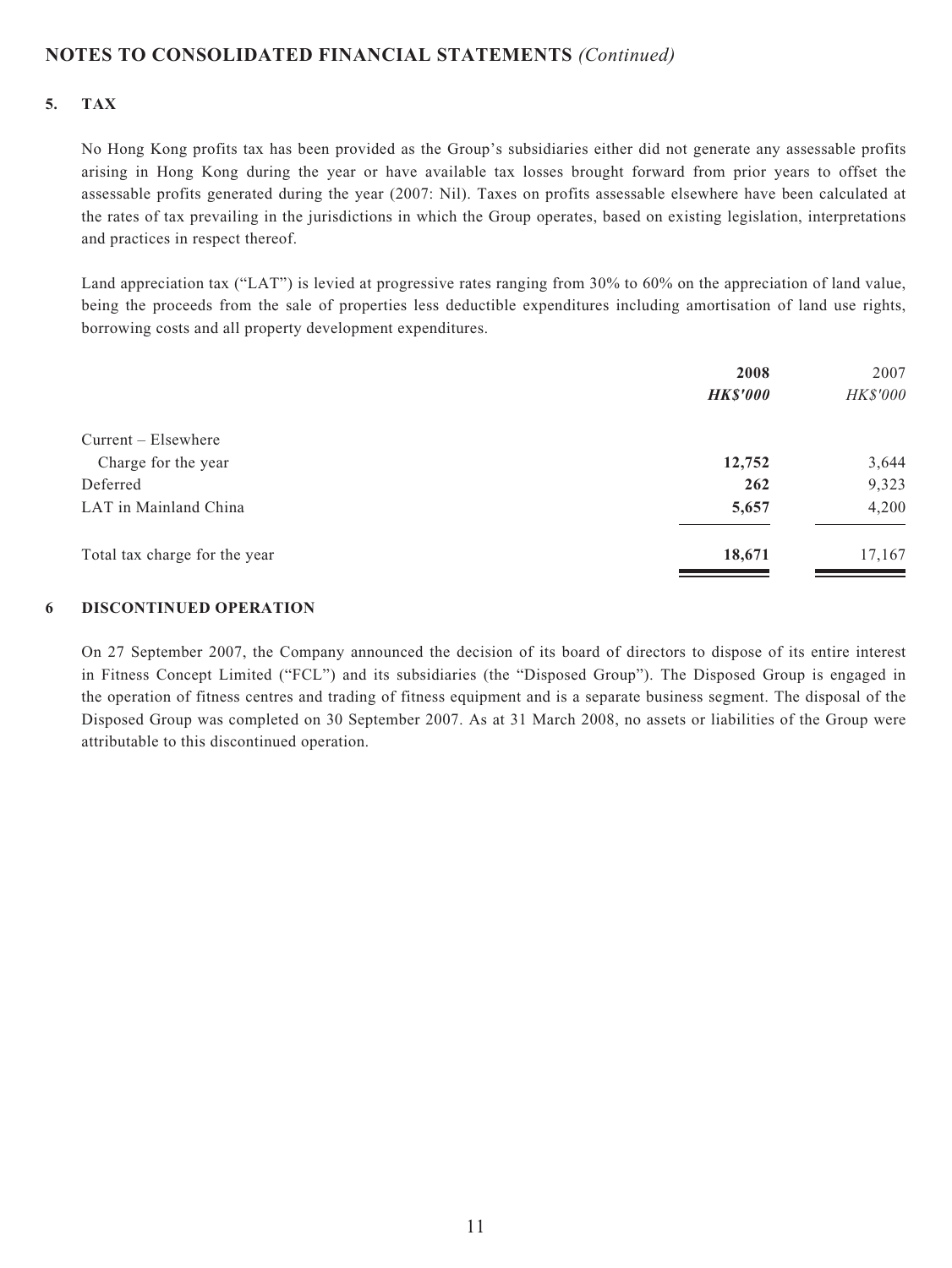# **6 DISCONTINUED OPERATION** *(Continued)*

The results of the Disposed Group for the year are presented below:

|                                                   | 2008            | 2007                   |
|---------------------------------------------------|-----------------|------------------------|
|                                                   | <b>HK\$'000</b> | HK\$'000               |
| Revenue, other income and gains (note 3)          | 29,377          | 58,403                 |
| Expenses                                          | (37, 632)       | (73, 263)              |
| Finance costs (note 4)                            | (60)            | (2, 411)               |
| Loss of the discontinued operation                | (8,315)         | (17, 271)              |
| Gain on disposal of the Disposed Group            | 3,163           |                        |
| Loss before tax from the discontinued operation   | (5, 152)        | (17,271)               |
| Tax                                               | 8               |                        |
| Loss for the year from the discontinued operation | (5, 144)        | (17, 271)              |
| Attributable to:                                  |                 |                        |
| Equity holders of the Company                     | (5, 127)        | (17, 229)              |
| Minority interests                                | (17)            | (42)                   |
|                                                   | (5, 144)        | (17, 271)              |
| Loss per share:                                   |                 |                        |
| Basic, from the discontinued operation            | $(0.90$ cent)   | $(3.22 \text{ cents})$ |
| Diluted, from the discontinued operation          | $(0.84$ cent)   | $(3.04 \text{ cents})$ |
|                                                   |                 |                        |

The calculations of basic and diluted loss per share from the discontinued operation are based on:

|                                                                | 2008          | 2007           |
|----------------------------------------------------------------|---------------|----------------|
| Loss attributable to ordinary equity holders of the Company    |               |                |
| from the discontinued operation                                | HK\$5,127,000 | HK\$17,229,000 |
| Weighted average number of ordinary shares in issue during the |               |                |
| year used in the basic earnings per share calculation          | 572,634,425   | 534,710,415    |
| Weighted average number of ordinary shares used in the diluted |               |                |
| earnings per share calculation                                 | 608, 331, 739 | 567,771,603    |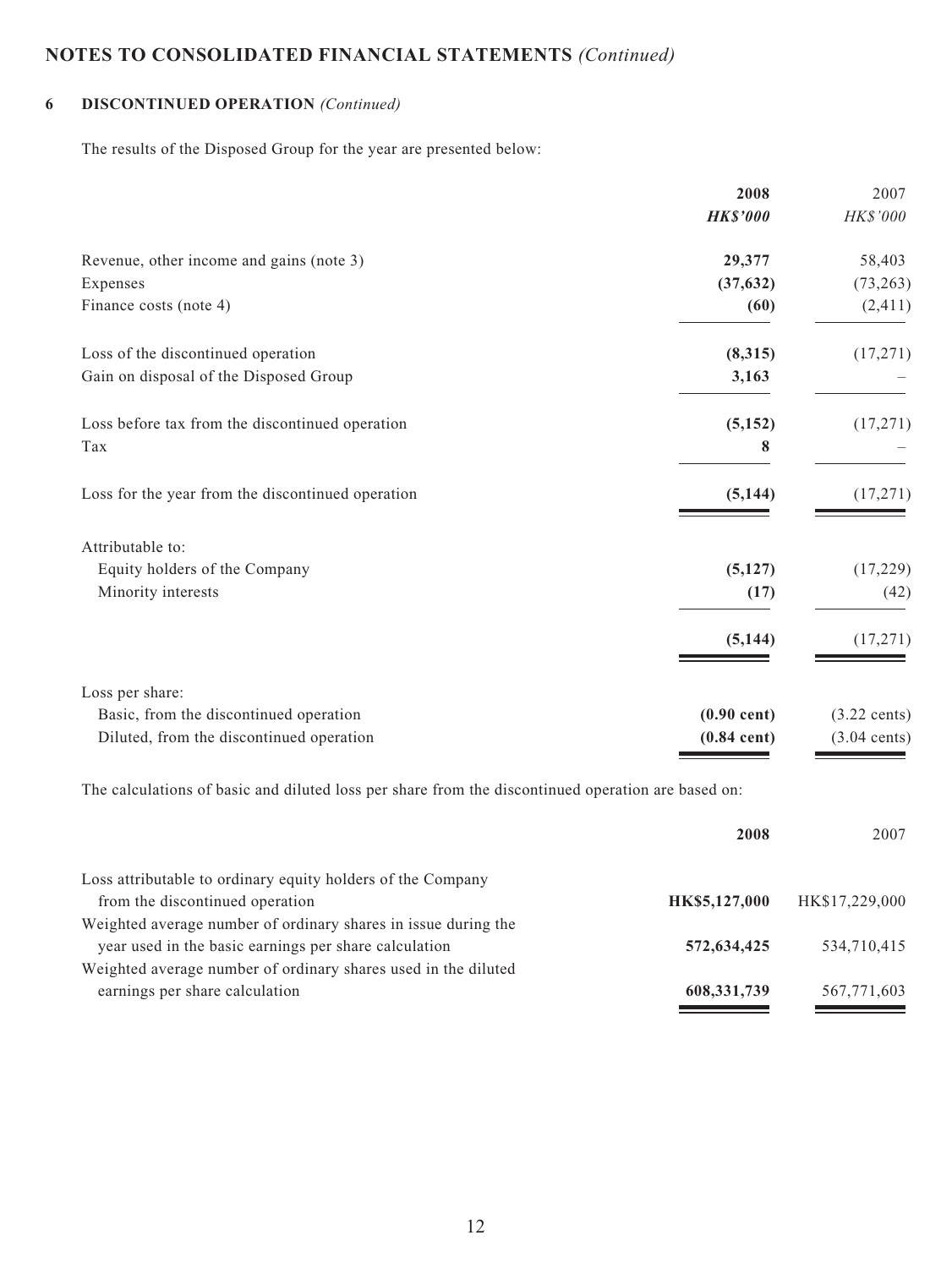#### **7. EARNINGS PER SHARE ATTRIBUTABLE TO ORDINARY EQUITY HOLDERS OF THE COMPANY**

The calculation of basic earnings per share amounts is based on the profit for the year attributable to ordinary equity holders of the Company, and the weighted average number of ordinary shares in issue during the year, as adjusted to reflect the share repurchase and exercise of share options during the year ended 31 March 2008.

The calculation of diluted earnings per share amounts is based on the profit for the year attributable to ordinary equity holders of the Company, adjusted to reflect the interest on the convertible notes. The weighted average number of ordinary shares used in the calculation is the number of ordinary shares in issue during the year, as used in the basic earnings per share calculation, and the weighted average number of ordinary shares assumed to have been issued at no consideration on the deemed exercise or conversion of all dilutive potential ordinary shares into ordinary shares.

The calculations of basic and diluted earnings per share are based on:

|                                                                       | 2008            | 2007     |
|-----------------------------------------------------------------------|-----------------|----------|
|                                                                       | <b>HK\$'000</b> | HK\$'000 |
| <b>Earnings</b>                                                       |                 |          |
| Profit/(loss) attributable to ordinary equity holders of the Company, |                 |          |
| used in the basic earnings per share calculation:                     |                 |          |
| From continuing operations                                            | 22,020          | 24,913   |
| From a discontinued operation                                         | (5,127)         | (17,229) |
|                                                                       | 16,893          | 7,684    |
| Interest on convertible notes                                         | 1,050           | 955      |
| Profit attributable to ordinary equity holders of the Company         |                 |          |
| before interest on convertible notes                                  | 17,943          | 8,639    |
| Attributable to:                                                      |                 |          |
| Continuing operations                                                 | 23,070          | 25,868   |
| Discontinued operation                                                | (5,127)         | (17,229) |
|                                                                       | 17,943          | 8,639    |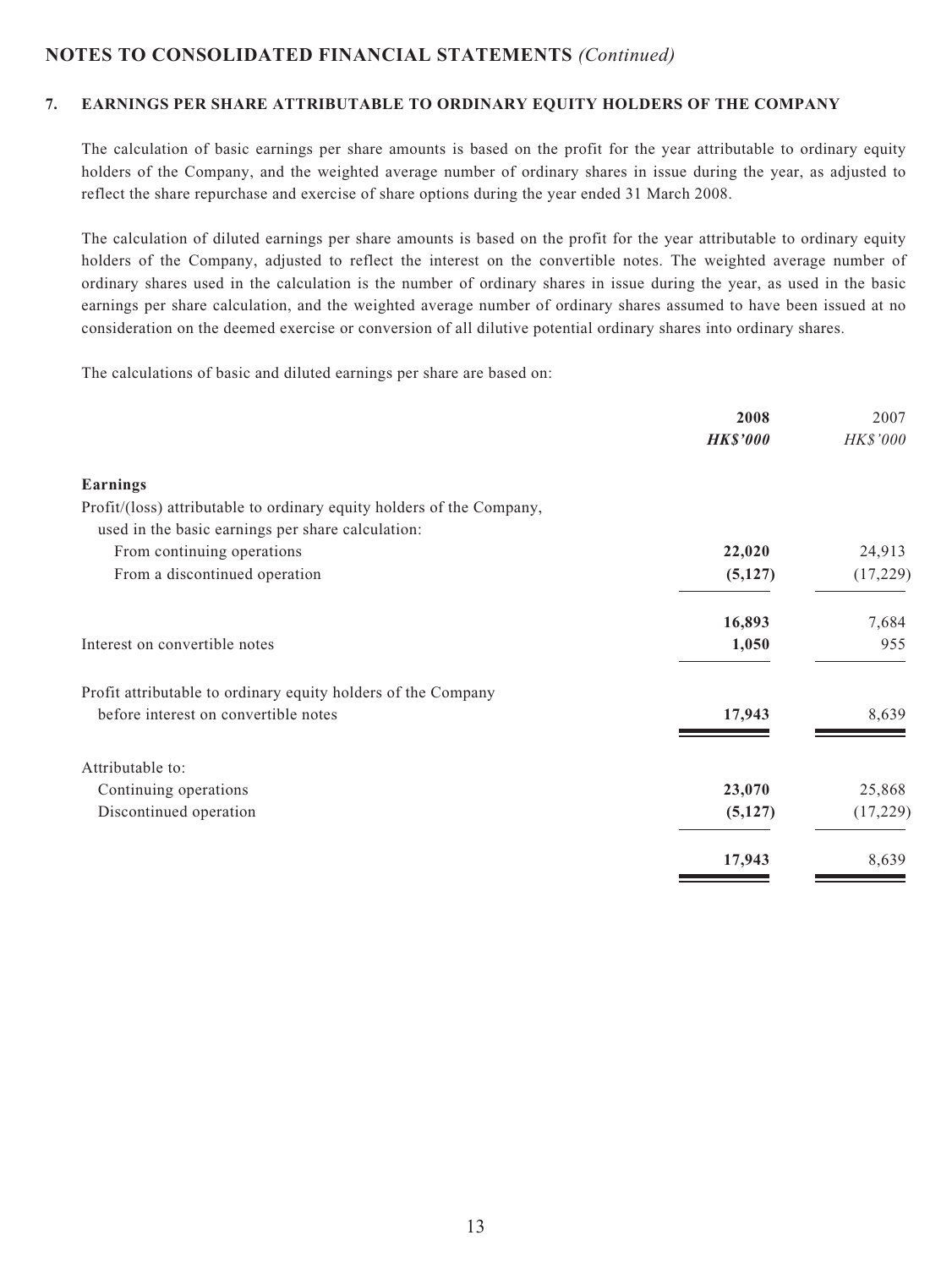#### **7. EARNINGS PER SHARE ATTRIBUTABLE TO ORDINARY EQUITY HOLDERS OF THE COMPANY (continued)**

|                                                                     | <b>Number of shares</b> |             |
|---------------------------------------------------------------------|-------------------------|-------------|
|                                                                     | 2008                    | 2007        |
| <b>Shares</b>                                                       |                         |             |
| Weighted average number of ordinary shares in issue during the year |                         |             |
| used in the basic earnings per share calculation                    | 572,634,425             | 534,710,415 |
| Effect of dilution-weighted average number of ordinary shares:      |                         |             |
| Share options                                                       | 697,314                 | 266,667     |
| Convertible notes                                                   | 35,000,000              | 32,794,521  |
|                                                                     | 608, 331, 739           | 567,771,603 |
|                                                                     |                         |             |

#### **8. ACCOUNTS RECEIVABLE**

The Group's trading terms with its customers are mainly on credit. The credit period is generally 90 days for the sale of trading goods and 180 days for the sale of completed properties held for sale. For retention monies receivable in respect of construction works carried out by the Group, the due dates are usually one year after the completion of the construction works. Each customer has a maximum credit limit. The Group seeks to maintain strict control over its outstanding receivables. Overdue balances are reviewed regularly by senior management. In view of the aforementioned and the fact that the Group's accounts receivable relate to a large number of diversified customers, there is no significant concentration of credit risk. Accounts receivable are non-interest-bearing.

An aged analysis of the accounts receivable as at the balance sheet date, based on the invoice date and net of provision, is as follows:

|                             | 2008            | 2007     |
|-----------------------------|-----------------|----------|
|                             | <b>HK\$'000</b> | HK\$'000 |
| Current to 90 days          | 25,636          | 43,844   |
| 91 to 180 days              | 7,061           | 3,803    |
| 181 to 360 days             | 5,797           | 2,975    |
| Over 360 days               | 13,727          | 13,813   |
|                             | 52,221          | 64,435   |
| Retention monies receivable | 4,629           | 4,109    |
| Total                       | 56,850          | 68,544   |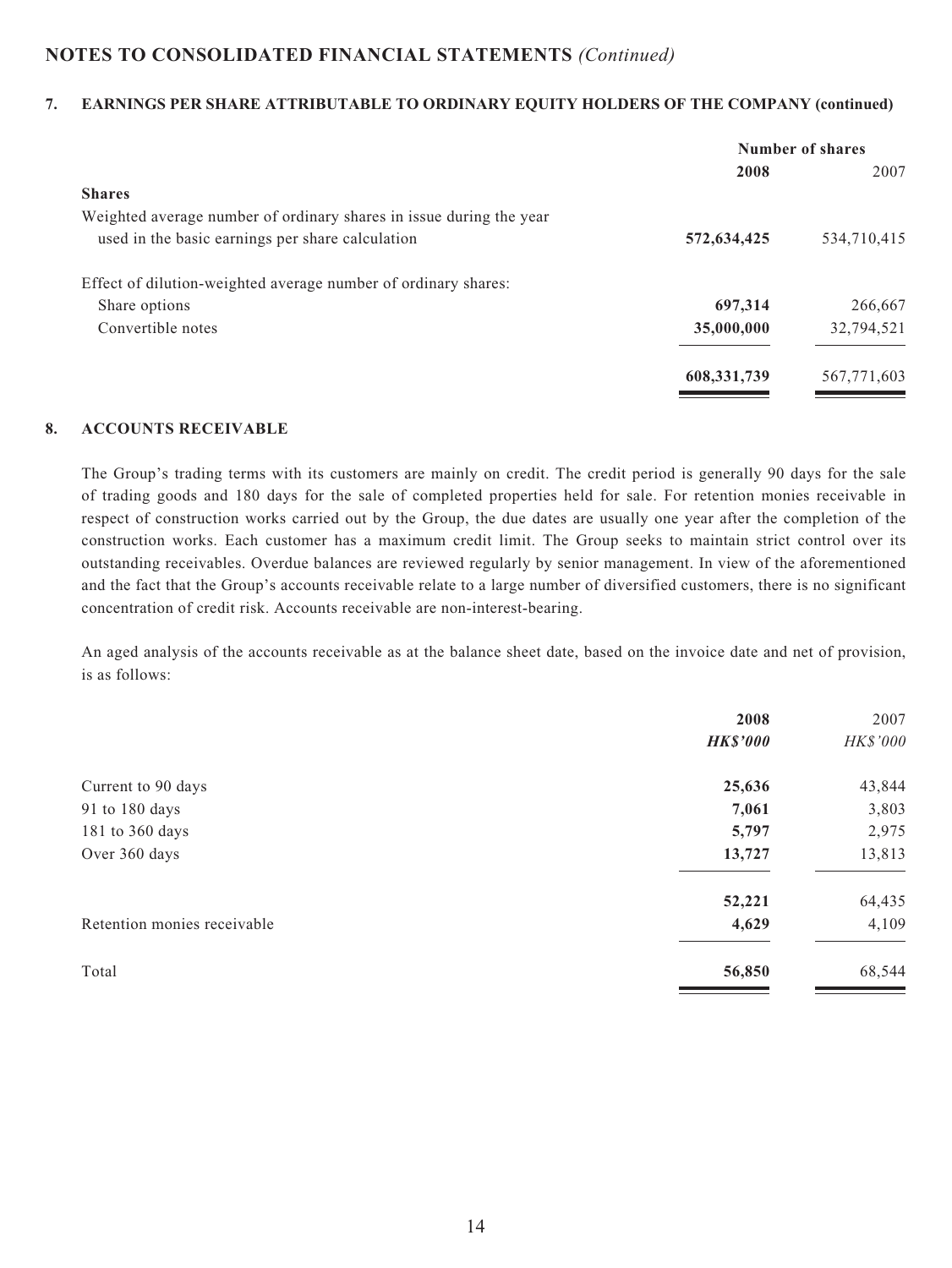#### **9. ACCOUNTS PAYABLE**

An aged analysis of the accounts payable as at the balance sheet date, based on the invoice date, is as follows:

|                    | 2008<br><b>HK\$'000</b> | 2007<br>HK\$'000 |
|--------------------|-------------------------|------------------|
| Current to 90 days | 25,544                  | 30,103           |
| 91 to 180 days     | $\overline{2}$          | 168              |
| 181 to 360 days    | 1,043                   | 1,436            |
| Over 360 days      | 6,272                   | 6,963            |
|                    | 32,861                  | 38,670           |

The accounts payable are non-interest-bearing and are normally settled on 30-day terms.

#### **10. COMPARATIVE AMOUNTS**

As further explained in note 1, due to the adoption of the new and revised HKFRSs during the current year, certain comparative amounts have been adjusted to conform with the current year's presentation and to show separately comparative amounts in respect of items disclosed for the first time in 2008. In addition, the comparative income statement has been re-represented as if the operation discontinued during the current year had been discontinued at the beginning of the comparative period (note 6).

### **DIVIDENDS**

No interim dividend was paid during the year and the Directors do not recommend the payment of final dividend in respect of the year (2007: Nil).

### **CLOSURE OF REGISTER OF MEMBERS**

The Register of Members of the Company will be closed from 15 August 2008 to 21 August 2008, both days inclusive, during which period no transfer of shares in the Company will be registered. In order to determine the identity of members who are entitled to attend and vote at the Annual General Meeting to be held on 22 August 2008, all transfer of shares in the Company accompanied by the relevant share certificates must lodged with the Company's branch shares registrar in Hong Kong, Tricor Tengis Limited, at 26th Floor, Tesbury Centre, 28 Queen's Road East, Hong Kong not later than 4:00 p.m. on 14 August 2008.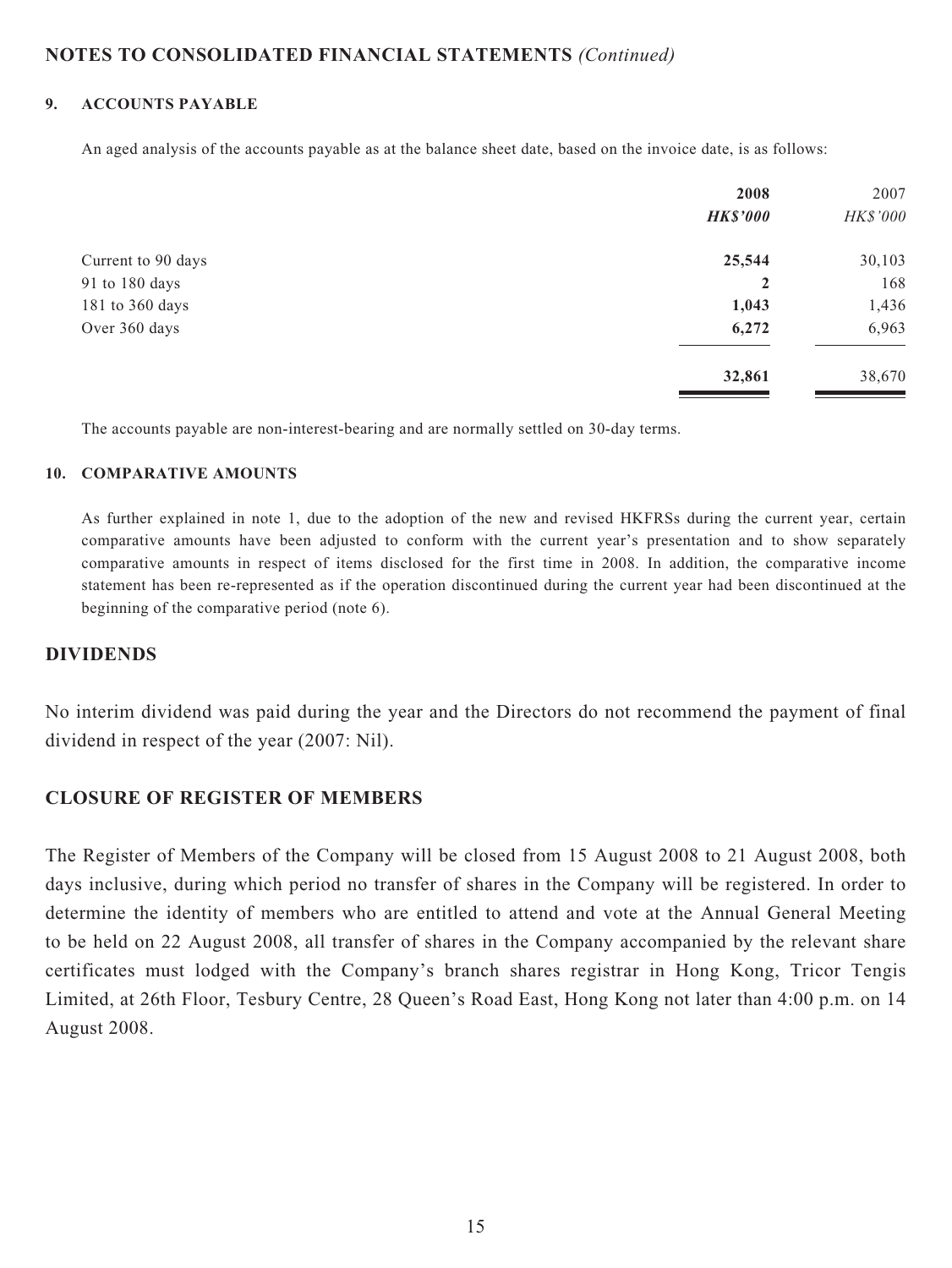# **MANAGEMENT DISCUSSION AND ANALYSIS**

### **BUSINESS REVIEW**

The Group's turnover for the year from the continuing operations was HK\$599,787,000 which represented an increase of 51% as compared with last year. The profit attributable to equity holders of the Company amounted to approximately HK\$16,893,000 representing an increase of 120% as compared with last year. Basic earning per share for the year was approximately HK2.95 cents.

The Group's major business segment during the year comprises (i) construction, as a main contractor, as well as the provision of contracting intelligent building engineering, and electrical and mechanical ("E&M") services; (ii) property development and investment; (iii) trading of medical equipment, provision of related installation and maintenance services; and (iv) operation of fitness centres and trading of fitness equipment business.

During the year, the Group completed projects such as the main contractor for construction of four residential houses at 10 Pollock's Path (formerly Sky Height), the Peak, Hong Kong, fitting out works for Club Monaco at New World Tower, Hong Kong, interior fitting out works at De Beers at Landmark, Hong Kong and air-conditioning and mechanical ventilation installation at Hong Kong School of Creativity, Hong Kong. In the current year, the Group had successfully enhanced its customer base by locating some new customers, and as a result generated more revenue in this segment. This can be shown by the 63% increase in the segment sales as compared to that of last year.

More to note, during the year, the Group sold certain units in Phase I and Phase III of Asian Villas City Square, Haikou, Hainan Province, and certain apartments and villas in Parkview Garden, Shanghai, which contributed a meaningful turnover and profit to the Group. The Group also benefited from the increase of property prices in the People's Republic of China (the "PRC"). The enthusiastic sales response together with the upward property price trend were demonstrated by the 14% increase in the segment sales as compared to last year. In September 2007, Asian Villas City Square was awarded one of the "Top 100 Best Property in China for year 2007 (third anniversary)". In May 2008, the Company was awarded one of the "Top 500 Most Influential Property Development Enterprise in China" for year 2008, by 2008 亞洲(博鰲)房地產領袖峰會.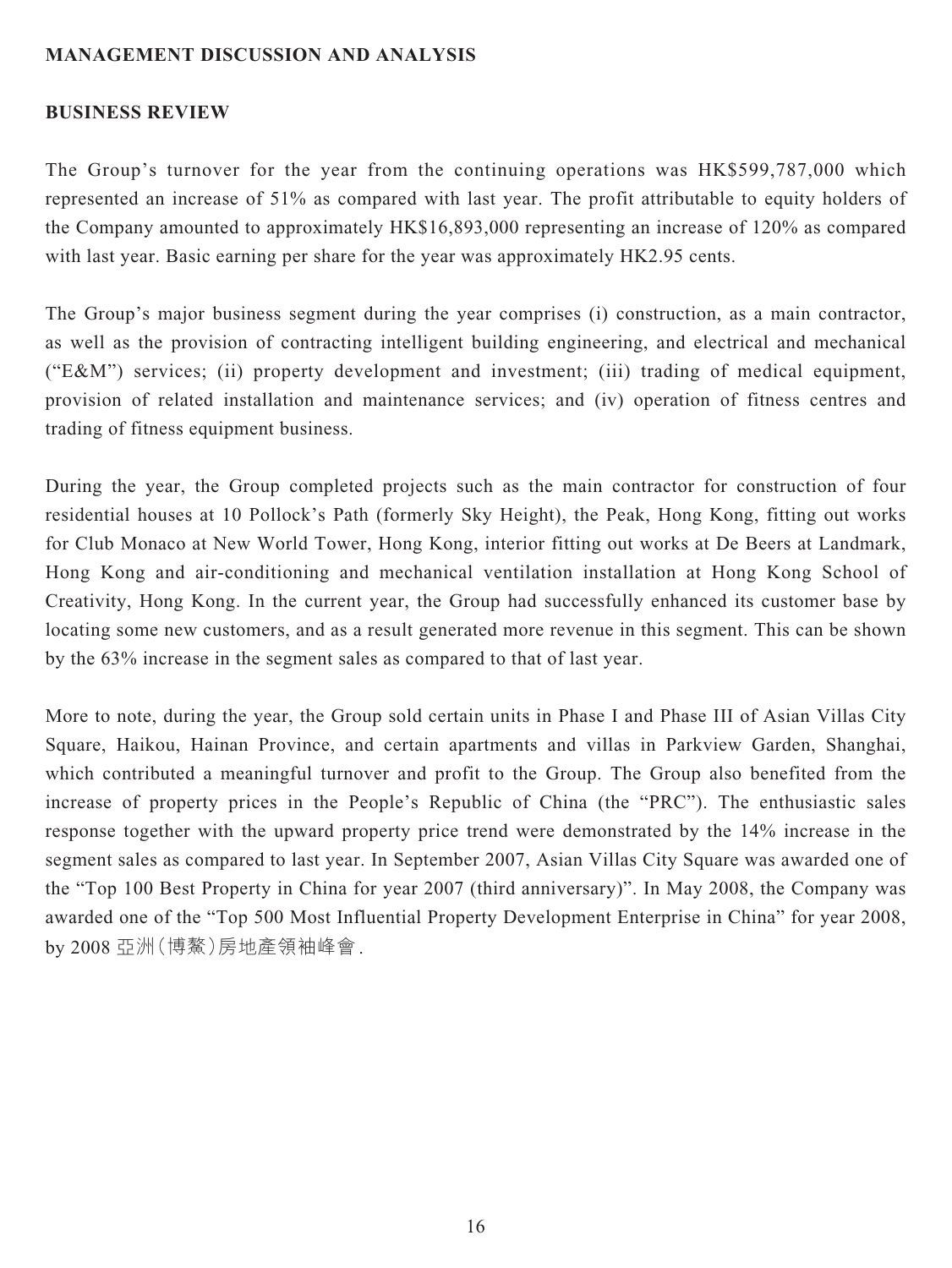On 25 September 2007, the Group entered into a sales and purchase agreement with Ideal Choice Holdings Limited, a company wholly-owned by Mr. Tjia Boen Sien, the Managing Director and Deputy Chairman and a substantial shareholder of the Company, in relation to the disposal of 100% interest in Fitness Concept Limited and the related shareholder's loan, at a total consideration of HK\$6,000,000. Fitness Concept Limited and its subsidiaries are principally engaged in the operation of fitness centres and trading of fitness equipment business. Before the disposal, the fitness centre operation and fitness equipment trading business generated turnover in the amount of HK\$28 million to the Group during the year.

The Group also enjoyed contribution from an available-for-sale investment – Gain Huge Limited, which the Group holds a 10% shareholding interest. This company is principally engaged in property development in Hong Kong. After the disposal of land interest during the year, the dividend income derived from this available-for-sale investment amounted to HK\$6.8 million.

#### **FINANCIAL REVIEW**

#### **Turnover**

During the year, the Group's turnover surged to HK\$628 million (including the turnover generated from discontinued operation of HK\$28 million), an increase of 38% as compared to last year, and is the third highest turnover in its history. The turnover generated from the construction contracting segment and the property development and investment segment each also were the second highest in its history. The impetus behind such notable growth can largely be traced to our effective efforts to expand our customer base in the construction and contracting segment, such as main contractor for redevelopment of Good Hope School at Ngau Chi Wan, Hong Kong with a contract value of HK\$182 million and decoration work for a hotel in Beijing, PRC has commenced and generated meaningful turnover to the Group. Turnover generated from construction contracting business, property development and investment business and other business amounted to approximately HK\$446 million, HK\$128 million, HK\$26 million respectively, which represent increases by 63%, 14% and 160% respectively as compared to last year. For the fitness centre operation and fitness equipment trading business, since the Group had disposed of its 100% interest in Fitness Concept Limited on 30 September 2007, only half year's result in this segment is accounted for in the report, so the turnover generated from this segment dropped by 51% as compared to last year.

#### **Gross profit margin**

During the year under review, the Group's gross profit margin from the continuing operations was approximately 14%, down by 1% as compared to last year's 15%, which is the dilution effect from the 63% increase in segment turnover from construction contracting business, where its turnover represents 74% of the total turnover from the continuing operations and historically the gross profit margin from this segment is comparatively low at 6%.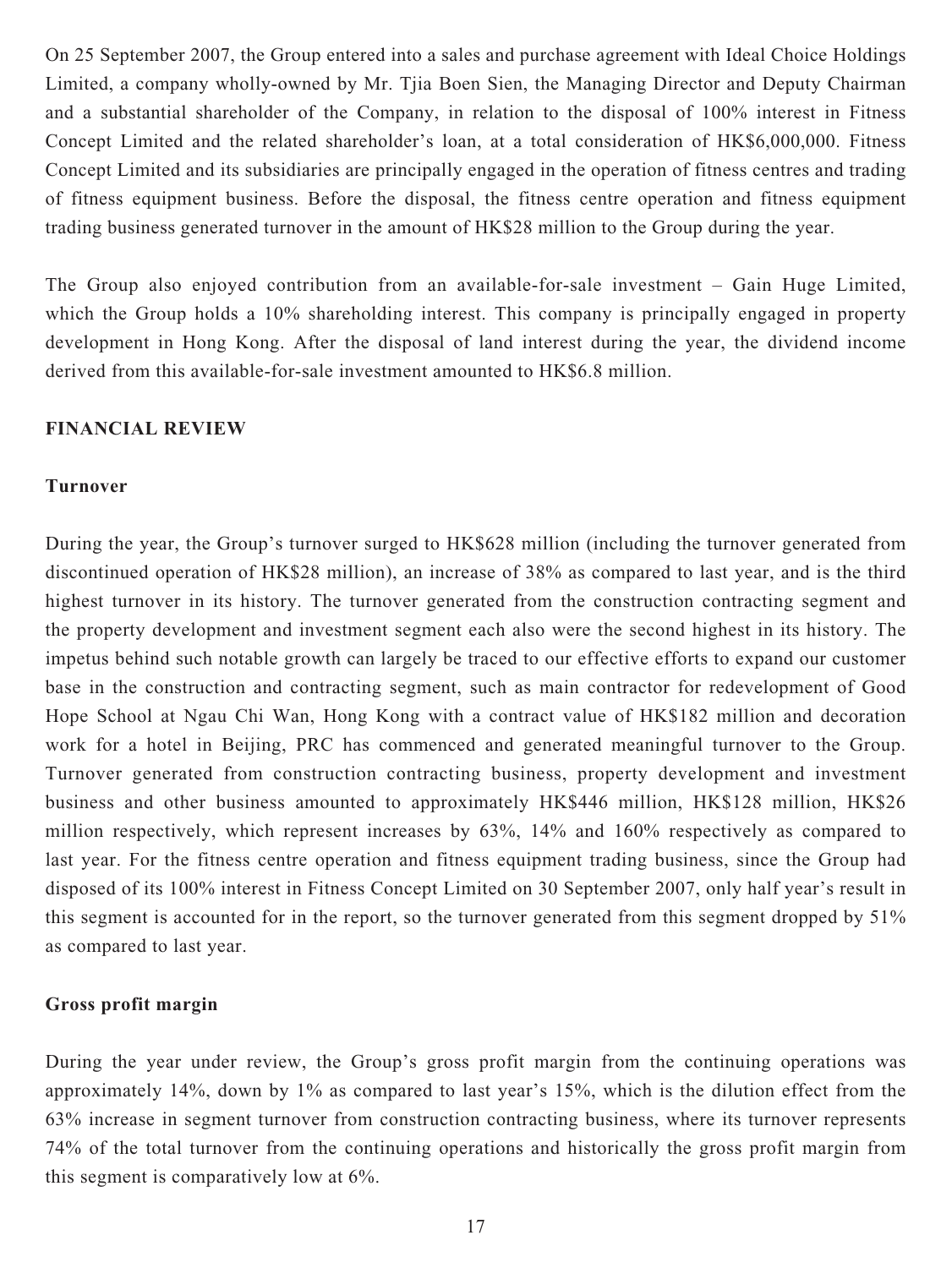# **Liquidity and financial resources**

As at 31 March 2008, the Group had total assets of HK\$860,953,000, which is financed by total liabilities, shareholders' equity and minority interests of HK\$400,855,000, HK\$457,573,000 and HK\$2,525,000, respectively. The Group's current ratio at 31 March 2008 was 1.8 compared to 1.8 at 31 March 2007.

The gearing ratio for the Group is 13% (2007: 21%). It was calculated based on the long term borrowings of HK\$69,175,000 (2007: HK\$110,767,000) and long term capital of HK\$529,273,000 (2007: HK\$527,509,000). The improvement was mainly derived from the decrease in the level of long term borrowings of the Group during the year.

# **Capital expenditure**

Total capital expenditure for the year was approximately HK\$56 million, which were mainly used in the decoration of investment properties, leasehold improvements and equipment in connection with the fitness centres operations business in the PRC.

# **Contingent liabilities**

At the balance sheet date, there were no significant contingent liabilities for the Group.

# **Commitments**

The Group had the following capital commitments at the balance sheet date:

| 2008            | 2007     |
|-----------------|----------|
| <b>HK\$'000</b> | HK\$'000 |
|                 |          |
|                 | 11,007   |
|                 |          |
|                 | 17,410   |
|                 | 28,417   |
|                 |          |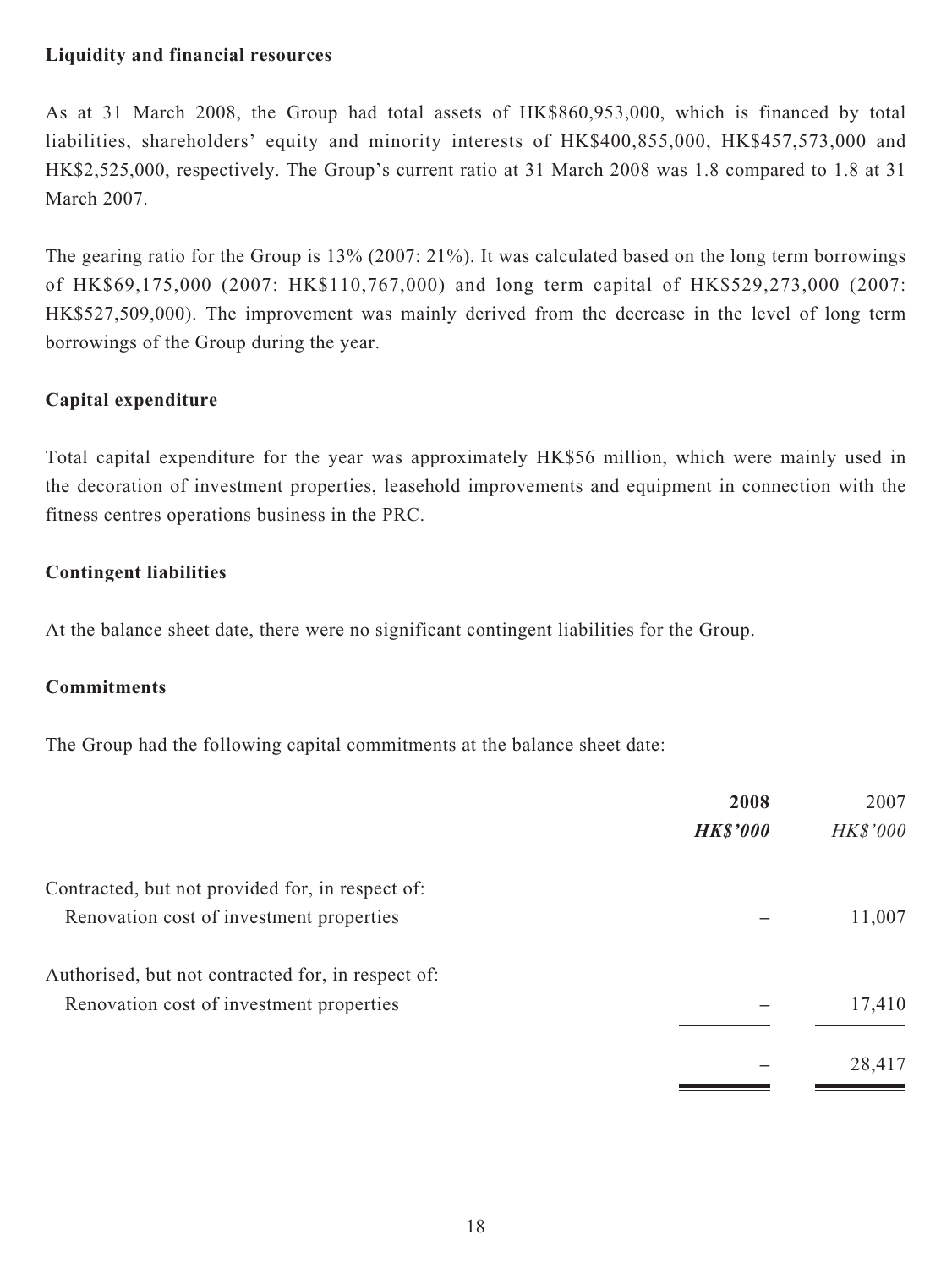#### **Charges on group assets**

Assets with an aggregate carrying value of HK\$246,498,000 were pledged as security for the Group's banking facilities.

# **Treasury policies**

The Directors will continue to follow a prudent policy in managing its cash balances and maintain a strong and healthy liquidity to ensure that the Group is well placed to take advantage of growth opportunities for the business. In view of the expected development for the property development projects in Kaifeng and Huizhou, the PRC, the Group will take consideration on the Renminbi fund planning to adequately finance these projects. Interest for the current bank borrowings were mainly on floating rate basis and the bank borrowings were principally denominated in Hong Kong dollars and Renminbi, hence, there is no significant exposure to foreign exchange rate fluctuations.

### **Exchange risk exposure**

The Group's receivables and payables were denominated mainly in Hong Kong dollar and Renminbi. Since some of the Group's business are based in the PRC, the continuing appreciation of RMB will inevitably increase its development and operating costs. However, the fluctuation in RMB is still mild for the time being and the PRC operation is naturally hedged by the future RMB receivables, therefore the management does not foresee any significant foreign currency exposure.

### **PROSPECT**

### **Construction business (including E&M works)**

The Group will uphold an on-going parallel development of its construction business (including E&M works) in both the PRC and Hong Kong. With its proven track records and adequate expertise in the main contracting business, in April 2006, the Group had been promoted from "List of Approved Contractors for Public Works under Group C (on probation) of the Building Category under Environment, Transport and Works Bureau of the HKSAR" to "List of Approved Contractors for Public Works under Group C of the Building Category under Environment, Transport and Works Bureau of the HKSAR". Together with the license in Group II under the "Turn-key Interior Design and Fitting-out Works" under the "List of Approved Suppliers of Materials and Specialist Contractors for Public Works" and the 11 licenses held under the "List of Approved Suppliers of Materials and Specialist Contractors for Public Works under Environment, Transport and Works Bureau of the Government of the HKSAR", this enables the Group to take an active part in the construction business development (including E&M works).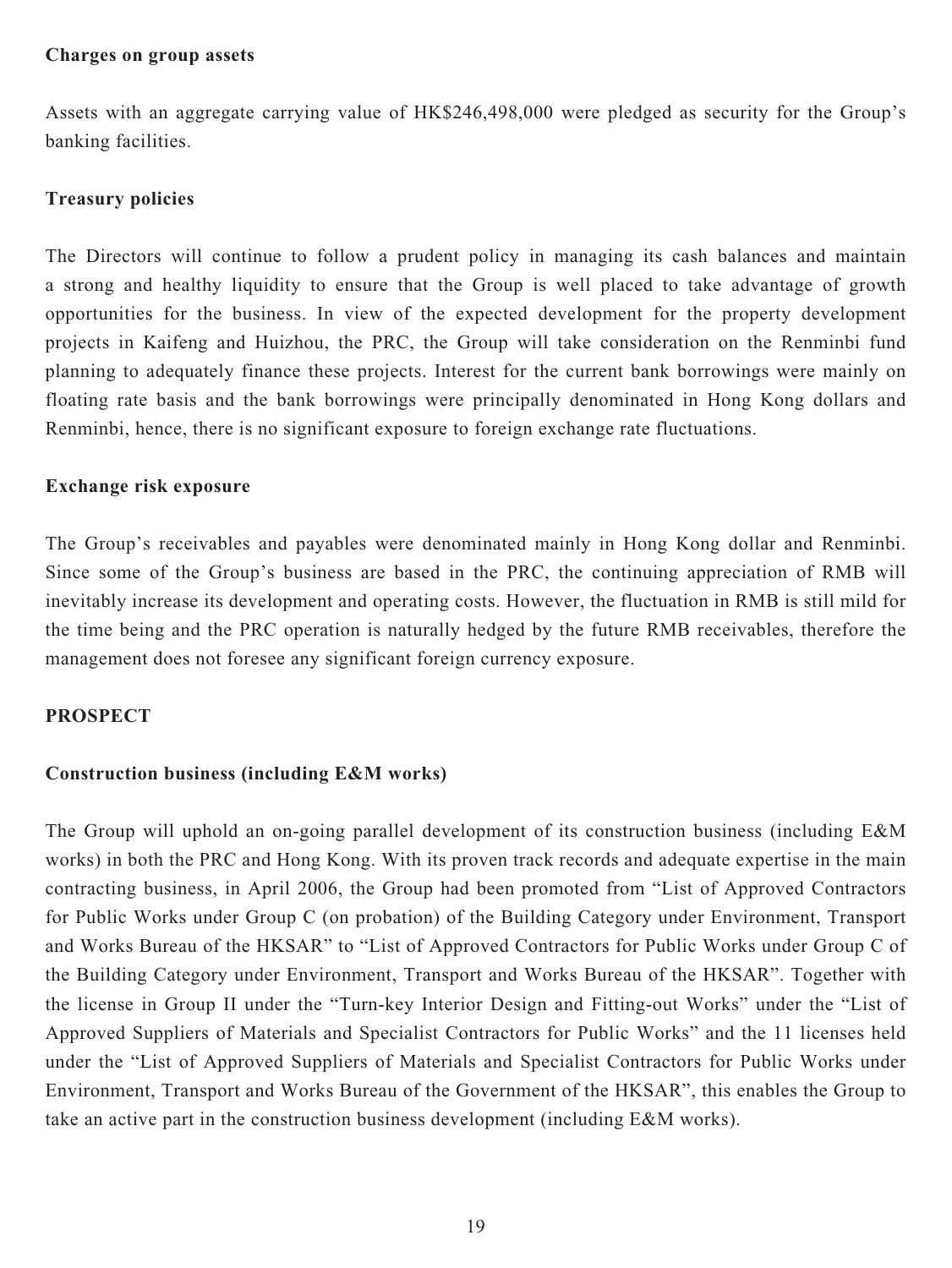During the year, new projects such as fitting out works for a residential house at Pollock's Path, Hong Kong, building services installation for the construction of primary schools in Sham Tseng and Sham Shui Po, Hong Kong, air-conditioning and electrical works for Ocean Park redevelopment project – Astounding Asia, Hong Kong, E&M work for Asia Society Hong Kong Center at Admiralty, Hong Kong, supply of granite and marble and interior fitting out work for a shopping centre in Suzhou, the PRC, renovation of a 7-storey hotel in Beijing, the PRC, and renovation of an apartment building in Beijing, the PRC were won. As at the date of this announcement, the Group has contracts on hand with a total contract sum of over HK\$814 million.

# **Property development and investment**

Asian Villas City Square, Haikou, Hainan Province is developing into a residential and commercial complex with a total gross floor area of approximately 130,000 sq. metres. Construction is on schedule, and up to now, Phases I, II and III were completed and Phase IV is under construction. It is expected the whole development will be completed by the first quarter of 2009. Up to the date of this announcement, the total sales contract sum achieved amounted to approximately RMB218 million.

On 9 June 2005, the Group was granted the land use rights of a development site in Long Ting district of the city of Kaifeng. The Directors intend to develop a commercial complex on the site with an estimated gross floor area of approximately 177,000 sq. metres. Up to now, a portion of the land had completed removal and commenced construction, and the remaining land is at the removal and demolishment stage, processing smoothly, and it is expected the removal and demolishment will be completed by October 2008. In April 2007, the Group was granted another land use rights of a development site adjacent to the original site in Long Ting District, with a gross floor area of approximately 25,000 sq. metres, the Directors intend to develop this additional site together with the original site.

On 2 November 2006, the Group obtained the land use rights of a development site in the Huidong province of PRC. The Directors intend to develop residential villas on the site with an estimated gross floor area of approximately 220,796 sq. metres. It is expected the development will soon be commenced.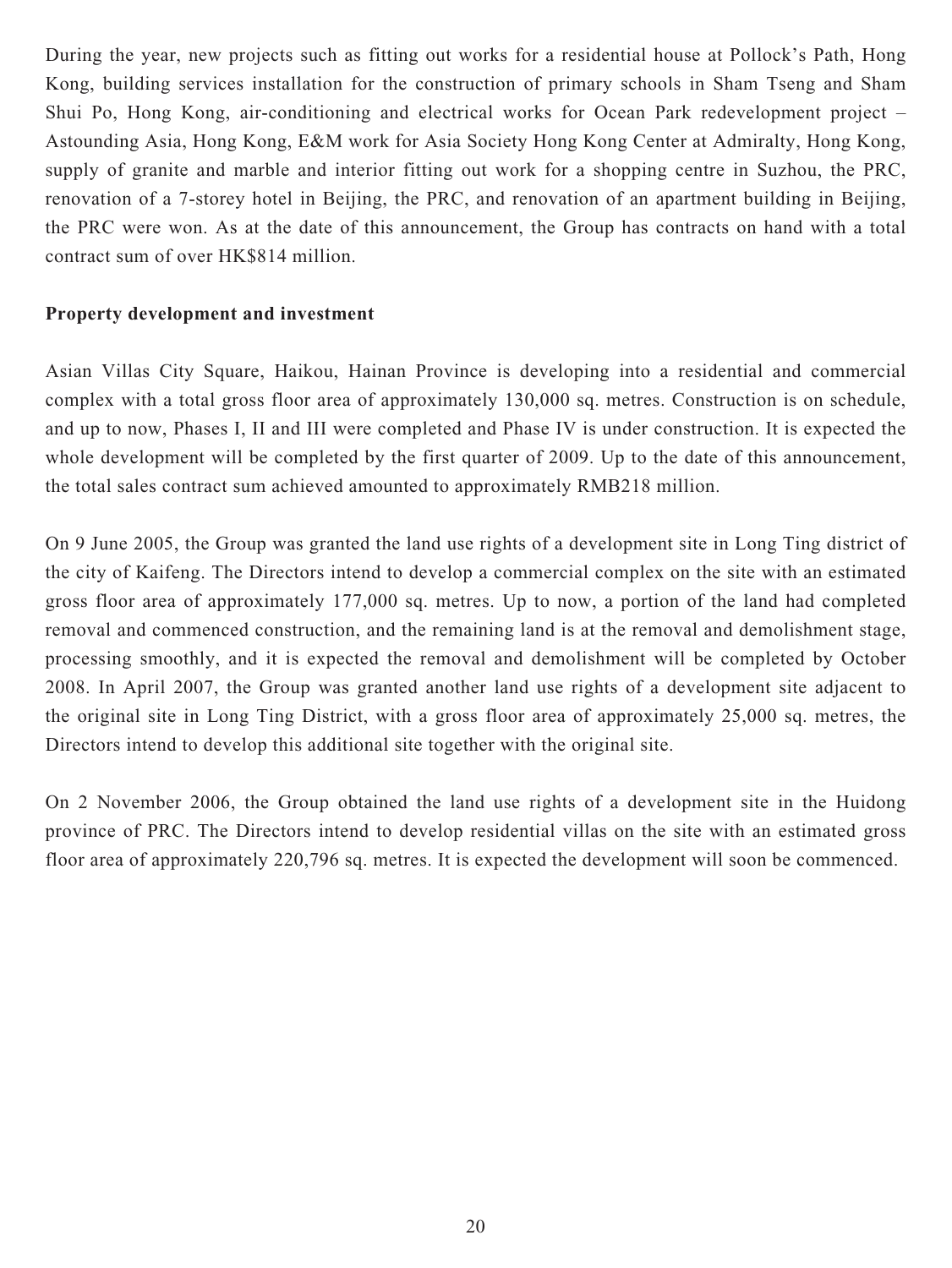The Group purchased a hotel in Haikou, the capital of Hainan Province, the PRC through the acquisition of a subsidiary in last year. The hotel has a gross floor area of 20,668 square metres. The hotel is leased out to generate recurring rental income. In view of the great potential which Hainan Province has as an upscale tourist destination, the Directors consider the growth prospects to be promising.

Although the residual effect of the macro-economic tightening measures have added uncertainties to the growth of the PRC economy, the Directors believe that the austerity measures had only a moderate and short term impact on the property market in the PRC. With strong sustained economic growth in the PRC, coupled with the constant appreciation of RMB, the PRC property market offers tremendous opportunities, and the Group will continue to place emphasis on strengthening the property development and investment business, and may acquire additional land to increase its land reserve, specifically in the second and third tier cities in the PRC which the market trend and growth potential is consistently increasing. However, the Group has no specific investment plan in relation to any particular project currently.

Noteworthy is the fact that Directors believe the hosting of the World Expo in Shanghai, the PRC in 2010 will have a positive impact on the PRC property market and the property development and investment segment will continue to provide a sizable contribution to the Group's operating results in the coming years.

# **Trading of medical equipment**

With rising affluence especially in Hong Kong and the major cities in the PRC, the consumers' increasing health awareness, especially among higher-income urban consumers, continued to create higher demand for medical equipments, and our effort in trading of medical equipment should continue to pay off in terms of sales growth and market penetration in the PRC. In the coming year, we will expand our distribution channels and introduce a broader range of products to spur sales growth.

The Directors believe that the business development of the Group will fare towards the better in the forthcoming year, given the extensive experiences and resources in the construction contracting business and property development business, our sound governance structure and our management's proven ability in identifying and capturing business opportunities.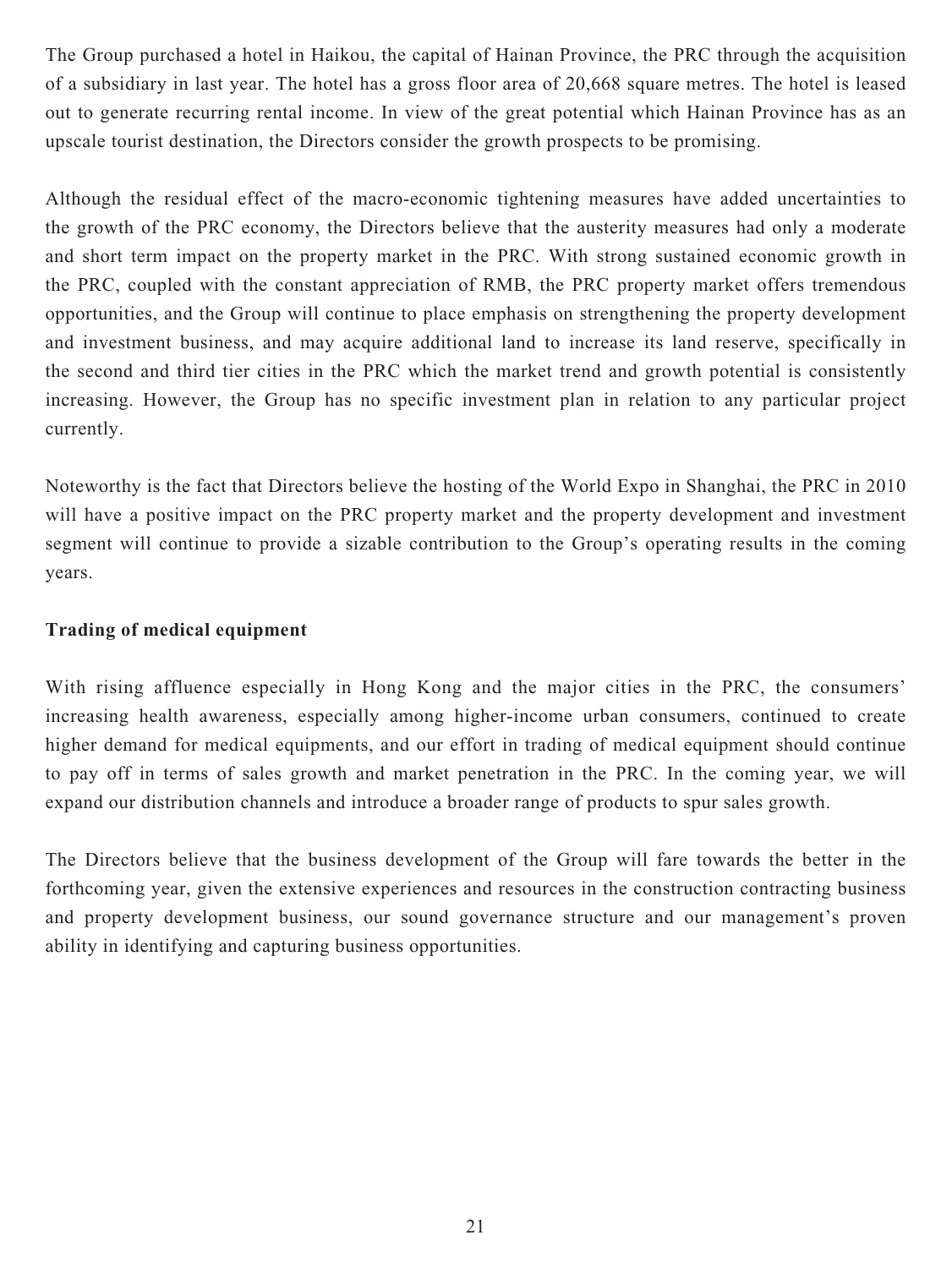## **HUMAN RESOURCES**

As at 31 March 2008, the Group has 200 employees, 90 of whom were based in the PRC. The total employee benefits expenses including directors' emoluments for the year under review amounted to HK\$38 million as compared to HK\$46 million in last year. The discontinuance of the operation of fitness centres and trading of fitness equipment business on 30 September 2007 through the disposal of 100% shareholding interest in Fitness Concept Limited, has led to the decrease in number of staff and the total employee benefits expenses in the year under review as compared to last year.

The remuneration policy and package of the Group's employees are reviewed and approved by the directors. Apart from pension funds, in order to attract and retain a high caliber of capable and motivated workforce, the Company offers discretionary bonus and share options to staff based on the individual performance and the achievements of the Group's targets.

# **PURCHASE, REDEMPTION OR SALE OF LISTED SECURITIES**

During the year, the Company purchased certain of its shares on The Stock Exchange of Hong Kong Limited (the "Stock Exchange") and these shares were subsequently cancelled by the Company. The Company considered that it is the best way of enhancing shareholder value and that it is in the best interest of the shareholders to return a substantial part of the surplus funds to them. The summary details of those transactions are as follows:

| Month         | Number of          | Price per share |        | <b>Total</b> |
|---------------|--------------------|-----------------|--------|--------------|
|               | shares repurchased | <b>Highest</b>  | Lowest | price paid   |
|               |                    | H K S'          | H K S' | HK\$'000     |
| January 2008  | 500,000            | 0.34            | 0.335  | 170          |
| February 2008 | 245,000            | 0.34            | 0.335  | 83           |
|               | 745,000            |                 |        | 253          |

The repurchased shares were cancelled and an amount equivalent to the nominal value of these shares of HK\$74,000 was transferred from retained profits to the capital redemption reserve. The premium of HK\$179,000 paid on the repurchased shares and share repurchase expenses of HK\$2,000 were charged against the share premium account.

The purchase of the Company's shares during the year was effected by the Directors, pursuant to the mandate from shareholders received at the last annual general meeting, with a view to benefiting shareholders as a whole by enhancing the net asset value per share and earnings per share of the Group.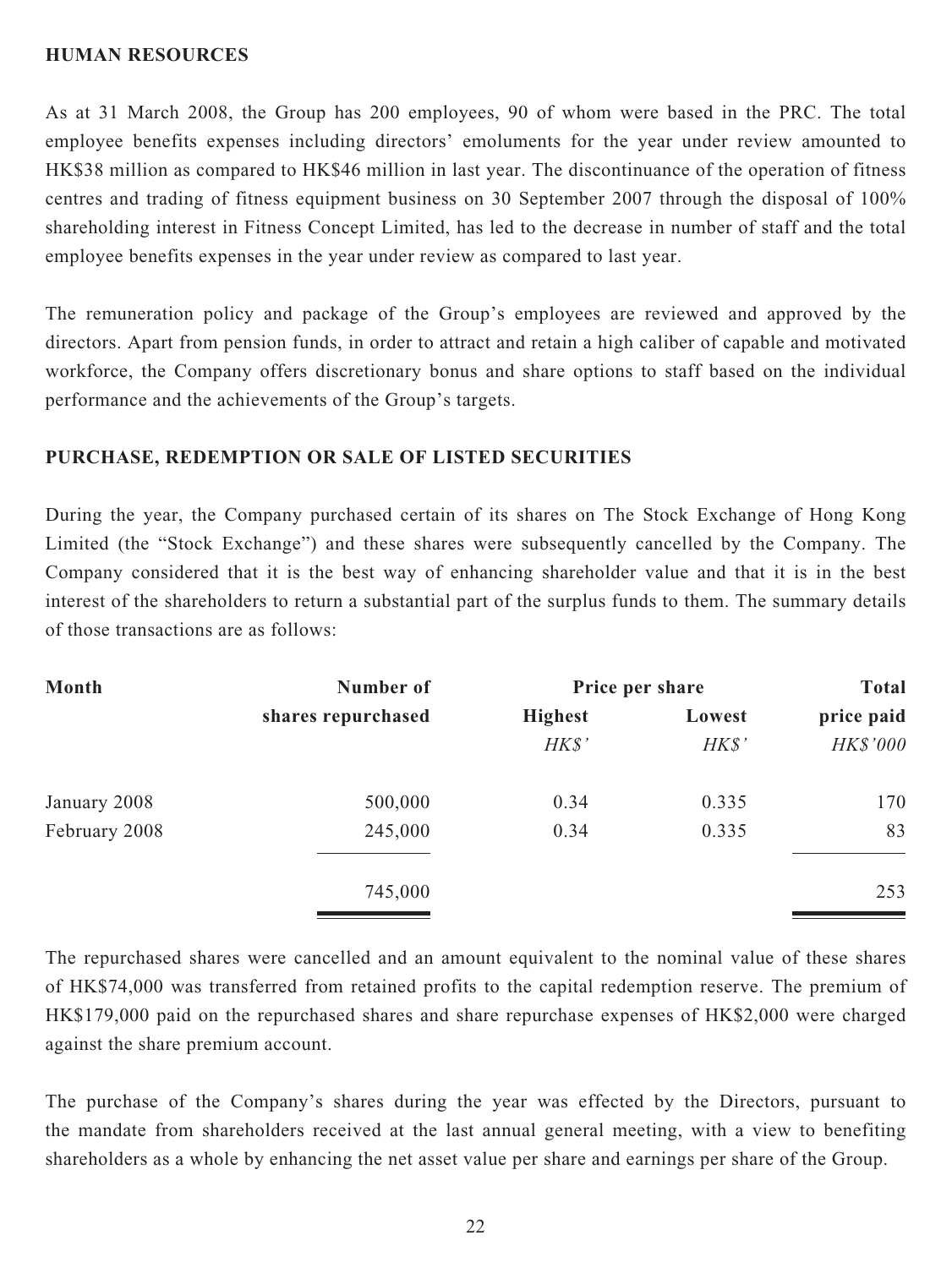Except as disclosed above, neither the Company, nor any of its subsidiaries purchased, redeemed or sold any of the Company's listed securities during the year.

# **CORPORATE GOVERNANCE**

In the opinion of the Board, the Company has complied with most of the code provisions (''Code Provisions'') as set out in the Code on Corporate Governance Practices (''CG Code'') contained in Appendix 14 of the Rules Governing the Listing of Securities on the Stock Exchange ("Listing Rules") save for the deviation from the Code Provision A4.1, details of which are explained below. The Company regularly reviews its corporate governance practices to ensure that these continue to meet the requirements of the CG Code.

# **Summary of deviation of the CG Code:**

# *Code Provision A4.1*

Code Provision A.4.1 stipulates that non-executive directors should be appointed for a specific term, subject to re-election.

The independent non-executive directors are not appointed for a specific term. However, all nonexecutive directors are subject to the retirement and rotation once every three years in accordance with the Company's Bye-Laws. As such, the Board considers that sufficient measures have been taken to ensure that the Company's corporate governance practices are comparable with those in the Code.

# **MODEL CODE FOR SECURITIES TRANSACTIONS**

The Company has adopted the Model Code for Securities Transactions by Directors of Listed Issuers (the ''Model Code'') as set out in Appendix 10 to the Listing Rules.

Specific enquiry has been made of all the directors and the directors have confirmed that they have complied with the Model Code throughout the year ended 31 March 2008.

The Company has adopted the same Model Code for securities transactions by employees who are likely to be in possession of unpublished price-sensitive information of the Company.

No incident of non-compliance of the Model Code by the relevant employees was noted by the Company.